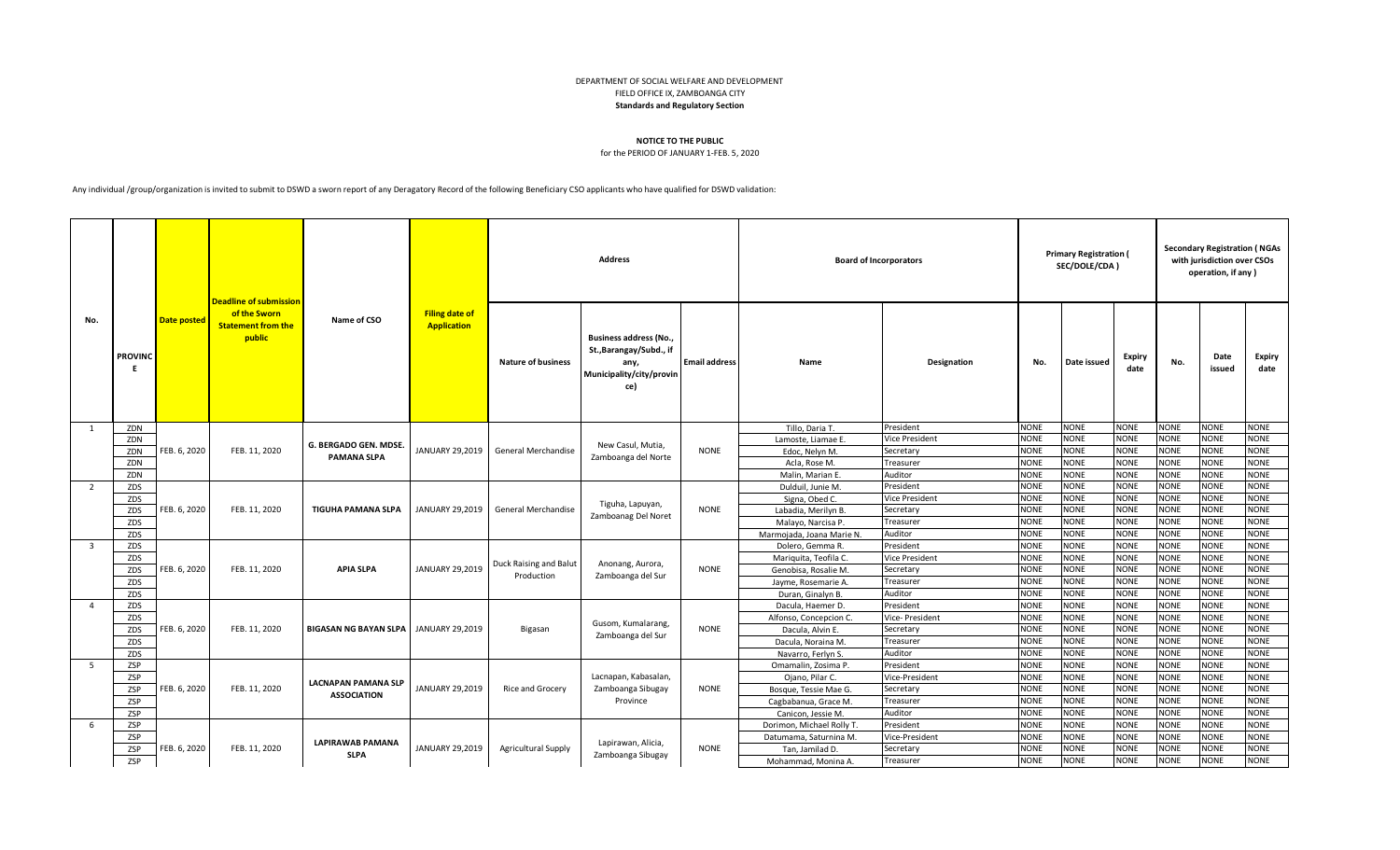|     | ZSP       |              |               |                                            |                 |                                            |                         |             | Ali. Saribana D.       | Auditor         | <b>NONE</b> | <b>NONE</b> | <b>NONE</b> | <b>NONE</b> | <b>NONE</b> | NONE        |
|-----|-----------|--------------|---------------|--------------------------------------------|-----------------|--------------------------------------------|-------------------------|-------------|------------------------|-----------------|-------------|-------------|-------------|-------------|-------------|-------------|
| - 7 | ZDS       |              |               |                                            |                 |                                            |                         |             | Sawadi, Harbi H.       | President       | <b>NONE</b> | <b>NONE</b> | NONE        | <b>NONE</b> | <b>NONE</b> | <b>NONE</b> |
|     | ZDS       |              |               | OLD LABANGAN SLP                           |                 |                                            |                         |             | Caminade, Eliza M.     | Vice President  | <b>NONE</b> | <b>NONE</b> | <b>NONE</b> | <b>NONE</b> | <b>NONE</b> | <b>NONE</b> |
|     | ZDS       | FEB. 6, 2020 | FEB. 11, 2020 | <b>ASSOCIATION</b>                         | JANUARY 29,2019 | Bigasan ng Bayan                           | Old Labangan, Labangan, | <b>NONE</b> | Samana, Warida M       | Secretary       | <b>NONE</b> | <b>NONE</b> | <b>NONE</b> | <b>NONE</b> | <b>NONE</b> | <b>NONE</b> |
|     | ZDS       |              |               |                                            |                 |                                            | Zamboanga Del Sur       |             | Bansuan, Rahma G.      | Treasurer       | <b>NONE</b> | <b>NONE</b> | <b>NONE</b> | <b>NONE</b> | <b>NONE</b> | <b>NONE</b> |
|     | ZDS       |              |               |                                            |                 |                                            |                         |             | Guiabar, Norhata A.    | Auditor         | <b>NONE</b> | <b>NONE</b> | <b>NONE</b> | <b>NONE</b> | <b>NONE</b> | <b>NONE</b> |
| 8   | ZSP       |              |               |                                            |                 |                                            |                         |             | Hasim, Aida A.         | President       | <b>NONE</b> | <b>NONE</b> | <b>NONE</b> | <b>NONE</b> | <b>NONE</b> | <b>NONE</b> |
|     | ZSP       |              |               |                                            |                 |                                            | Bangkerohan,            |             | Abdulkadir, Tasima A   | Vice President  | <b>NONE</b> | <b>NONE</b> | <b>NONE</b> | <b>NONE</b> | <b>NONE</b> | <b>NONE</b> |
|     | ZSP       | FEB. 6, 2020 | FEB. 11, 2020 | <b>BANGKEROHAN PAMANA</b>                  | JANUARY 29,2019 | Rice and Grocery                           | Zamboanga Sibugay       | <b>NONE</b> | Hasim, Sarida A        | Secretary       | <b>NONE</b> | <b>NONE</b> | <b>NONE</b> | <b>NONE</b> | <b>NONE</b> | <b>NONE</b> |
|     | ZSP       |              |               | <b>SLP</b>                                 |                 |                                            | Province                |             | Bara, Harija C.        | Treasurer       | <b>NONE</b> | <b>NONE</b> | <b>NONE</b> | <b>NONE</b> | <b>NONE</b> | NONE        |
|     | ZSP       |              |               |                                            |                 |                                            |                         |             | Lahibol, Vilma G.      | Auditor         | <b>NONE</b> | <b>NONE</b> | <b>NONE</b> | <b>NONE</b> | <b>NONE</b> | <b>NONE</b> |
| q   | ZDS       |              |               |                                            |                 |                                            |                         |             | Colegado, Ryan L       | President       | <b>NONE</b> | <b>NONE</b> | <b>NONE</b> | <b>NONE</b> | <b>NONE</b> | <b>NONE</b> |
|     | ZDS       |              |               |                                            |                 |                                            |                         |             | Dela Cruz, Joel Q.     | Vice President  | <b>NONE</b> | <b>NONE</b> | NONE        | <b>NONE</b> | <b>NONE</b> | <b>NONE</b> |
|     | ZDS       | FEB. 6, 2020 | FEB. 11, 2020 | LIFAMERS PAMANA SLPA                       | JANUARY 29,2019 | General Merchandise                        | Liba, Bayog, Zamboanga  | <b>NONE</b> | Titoy, Maryjoy B.      | Secretary       | <b>NONE</b> | <b>NONE</b> | <b>NONE</b> | <b>NONE</b> | <b>NONE</b> | <b>NONE</b> |
|     | ZDS       |              |               |                                            |                 |                                            | Del Sur                 |             | Lapasaran, Flordeliza  | Treasurer       | <b>NONE</b> | <b>NONE</b> | <b>NONE</b> | <b>NONE</b> | <b>NONE</b> | <b>NONE</b> |
|     | ZDS       |              |               |                                            |                 |                                            |                         |             | Equit, Marson B.       | Auditor         | <b>NONE</b> | <b>NONE</b> | <b>NONE</b> | <b>NONE</b> | <b>NONE</b> | <b>NONE</b> |
| 10  | ZSP       |              |               |                                            |                 |                                            |                         |             | Daguplo, Virgina C.    | President       | <b>NONE</b> | <b>NONE</b> | <b>NONE</b> | <b>NONE</b> | <b>NONE</b> | <b>NONE</b> |
|     | ZSP       |              |               |                                            |                 |                                            |                         |             | Durante, Marecel S     | Vice- President | <b>NONE</b> | <b>NONE</b> | <b>NONE</b> | <b>NONE</b> | <b>NONE</b> | <b>NONE</b> |
|     | ZSP       | FEB. 6, 2020 | FEB. 11, 2020 | DITAY BIGASAN SUPPLY                       | JANUARY 29,2019 | Bigasan                                    | Ditay, Diplahan,        | <b>NONE</b> | General, Elvie D.      | Secretary       | <b>NONE</b> | <b>NONE</b> | <b>NONE</b> | <b>NONE</b> | <b>NONE</b> | <b>VONE</b> |
|     | ZSP       |              |               | <b>PAMANA ASSOCIATION</b>                  |                 |                                            | Zamboanga Sibugay       |             | Panerio, Flordeliza R  | Treasurer       | <b>NONE</b> | <b>NONE</b> | <b>NONE</b> | <b>NONE</b> | <b>NONE</b> | <b>NONE</b> |
|     | ZSP       |              |               |                                            |                 |                                            |                         |             | Visto, Flordeliza U.   | Auditor         | <b>NONE</b> | <b>NONE</b> | <b>NONE</b> | <b>NONE</b> | <b>NONE</b> | <b>NONE</b> |
| 11  | ZC        |              |               |                                            |                 |                                            |                         |             | Sarmiento, Lucybel A   | President       | <b>NONE</b> | <b>NONE</b> | <b>NONE</b> | <b>NONE</b> | <b>NONE</b> | <b>NONE</b> |
|     | ZC        |              |               |                                            |                 | Provision of kabuhaya                      |                         |             | Dajuela, Joena M.      | Vice-President  | <b>NONE</b> | <b>NONE</b> | <b>NONE</b> | <b>NONE</b> | <b>NONE</b> | <b>NONE</b> |
|     | ZC        | FEB. 6, 2020 | FEB. 11, 2020 | <b>VITALI PAG-ASA</b>                      | JANUARY 29,2019 | kit (Refreshment and                       | Vitali, Zamboanga City  | <b>NONE</b> | De Jesus, Juileta L.   | Secretary       | <b>NONE</b> | <b>NONE</b> | <b>NONE</b> | <b>NONE</b> | <b>NONE</b> | <b>NONE</b> |
|     | ZC        |              |               | <b>ASSOCIATION 1</b>                       |                 | <b>Baking Business Tools)</b>              |                         |             | Bonganay, Shirly A.    | Treasureı       | <b>NONE</b> | <b>NONE</b> | <b>NONE</b> | <b>NONE</b> | <b>NONE</b> | <b>NONE</b> |
|     | ZC        |              |               |                                            |                 |                                            |                         |             | Manalo, Bernaette C.   | Auditor         | <b>NONE</b> | <b>NONE</b> | <b>NONE</b> | <b>NONE</b> | <b>NONE</b> | <b>NONE</b> |
| 12  | ZC        |              |               |                                            |                 |                                            |                         |             | Ebol, Sarida S.        | President       | <b>NONE</b> | <b>NONE</b> | <b>NONE</b> | <b>NONE</b> | <b>NONE</b> | <b>NONE</b> |
|     | ZC        |              |               | <b>TUMITUS MCCT-IP</b>                     |                 | Provision of Motorboat                     |                         |             | Hussin, Amil           | Vice-President  | <b>NONE</b> | <b>NONE</b> | <b>NONE</b> | <b>NONE</b> | <b>NONE</b> | <b>VONE</b> |
|     | ZC        | FEB. 6, 2020 | FEB. 11, 2020 | <b>FISHERFOLKS</b>                         | JANUARY 29,2019 | Engine to MCCT-IP                          | Tumitus, Zamboanga City | <b>NONE</b> | Sanong, Sarha S.       | Secretary       | <b>NONE</b> | <b>NONE</b> | <b>NONE</b> | <b>NONE</b> | <b>NONE</b> | <b>NONE</b> |
|     | ZC        |              |               | <b>ASSOCIATION</b>                         |                 | Fisherfolks ot Tumittus                    |                         |             | Lasponia, Anamae       | Treasurer       | <b>NONE</b> | <b>NONE</b> | <b>NONE</b> | <b>NONE</b> | <b>NONE</b> | <b>VONE</b> |
|     | ZC        |              |               |                                            |                 |                                            |                         |             | Jalalun, Sali          | Auditor         | <b>NONE</b> | <b>NONE</b> | <b>NONE</b> | <b>NONE</b> | <b>NONE</b> | <b>NONE</b> |
| 13  | ZC        |              |               |                                            |                 |                                            |                         |             | Resureccion, Roseann   | President       | <b>NONE</b> | <b>NONE</b> | <b>NONE</b> | <b>NONE</b> | <b>NONE</b> | <b>NONE</b> |
|     | <b>ZC</b> |              |               | <b>VITALI PAG-ASA</b>                      |                 | Provision of Motorboa                      |                         |             | Force, Janice          | Vice President  | <b>NONE</b> | <b>NONE</b> | <b>NONE</b> | <b>NONE</b> | <b>NONE</b> | <b>NONE</b> |
|     | zс        | FEB. 6, 2020 | FEB. 11, 2020 | <b>ASSOCIATION 2</b>                       | JANUARY 29,2019 | Engine to MCCT-IP                          | Vitali, Zamboanga City  | <b>NONE</b> | Alviar, Zenaida        | Secretary       | <b>NONE</b> | <b>NONE</b> | <b>NONE</b> | <b>NONE</b> | <b>NONE</b> | <b>NONE</b> |
|     | ZC        |              |               |                                            |                 | Fisherfolks ot Vitali                      |                         |             | Bedes, Augustin        | Treasurer       | <b>NONE</b> | <b>NONE</b> | <b>NONE</b> | <b>NONE</b> | <b>NONE</b> | <b>VONE</b> |
|     | ZC        |              |               |                                            |                 |                                            |                         |             | Cerojano, Eddie        | Auditor         | <b>NONE</b> | <b>NONE</b> | <b>NONE</b> | <b>NONE</b> | <b>NONE</b> | <b>NONE</b> |
| 14  | ZDS       |              |               |                                            |                 |                                            |                         |             | Cabatingan, Kenneth B. | President       | <b>NONE</b> | <b>NONE</b> | <b>NONE</b> | <b>NONE</b> | <b>NONE</b> | <b>NONE</b> |
|     | ZDS       |              |               |                                            |                 |                                            |                         |             | Estrera, Carmelita A   | Vice President  | <b>NONE</b> | <b>NONE</b> | <b>NONE</b> | <b>NONE</b> | <b>NONE</b> | <b>NONE</b> |
|     | ZDS       | FEB. 6, 2020 | FEB. 11, 2020 | M.B.L SLPA                                 | JANUARY 29,2019 | General Merchandise                        | Alegria, Aurora,        | <b>NONE</b> | Sanchez, Marjorie E.   | Secretary       | <b>NONE</b> | <b>NONE</b> | <b>NONE</b> | <b>NONE</b> | <b>NONE</b> | <b>NONE</b> |
|     | ZDS       |              |               |                                            |                 |                                            | Zamboanga del Sur       |             | Miralona, Taneo A.     | Treasurer       | <b>NONE</b> | <b>NONE</b> | <b>NONE</b> | <b>NONE</b> | <b>NONE</b> | <b>NONE</b> |
|     | ZDS       |              |               |                                            |                 |                                            |                         |             | Arminon, Elmie O.      | Auditor         | <b>NONE</b> | <b>NONE</b> | <b>NONE</b> | <b>NONE</b> | <b>NONE</b> | <b>VONE</b> |
| 15  | ZDS       |              |               | <b>MATE COMMUNITY STORE</b>                |                 |                                            |                         |             | Malasao, Erlita M.     | President       | <b>NONE</b> | <b>NONE</b> | <b>NONE</b> | <b>NONE</b> | <b>NONE</b> | <b>NONE</b> |
|     | ZDS       |              |               | & GENERAL                                  |                 |                                            |                         |             | Ardita, Mary Joy T     | Vice President  | <b>NONE</b> | <b>NONE</b> | <b>NONE</b> | <b>NONE</b> | <b>NONE</b> | <b>NONE</b> |
|     | ZDS       | FEB. 6, 2020 | FEB. 11, 2020 | <b>MERCHANDISE PAMANA</b>                  | JANUARY 29,2019 | Community Store and<br>General Merchandise | Mate, Tigbao,           | <b>NONE</b> | Masandag, Riza S.      | Secretary       | <b>NONE</b> | <b>NONE</b> | <b>NONE</b> | <b>NONE</b> | <b>NONE</b> | <b>NONE</b> |
|     | ZDS       |              |               | <b>SLPA</b>                                |                 |                                            | Zamboanga del Sur       |             | Lumilis, Roselyn T.    | Treasurer       | <b>NONE</b> | <b>NONE</b> | <b>NONE</b> | <b>NONE</b> | <b>NONE</b> | <b>NONE</b> |
|     | ZDS       |              |               |                                            |                 |                                            |                         |             | Tonggos, Tweety M.     | Auditor         | <b>NONE</b> | <b>NONE</b> | <b>NONE</b> | <b>NONE</b> | <b>NONE</b> | <b>VONE</b> |
| 16  | ZDN       |              |               |                                            |                 |                                            |                         |             | Lioa, Erlinda P.       | President       | <b>NONE</b> | <b>NONE</b> | <b>NONE</b> | <b>NONE</b> | <b>NONE</b> | <b>NONE</b> |
|     | ZDN       |              |               |                                            |                 |                                            | New Rizal, Sergio       |             | Gunday, Rochel J.      | Vice- President | <b>NONE</b> | <b>NONE</b> | <b>NONE</b> | <b>NONE</b> | <b>NONE</b> | <b>NONE</b> |
|     | ZDN       | FEB. 6, 2020 | FEB. 11, 2020 | NEW RIZAL GEN. MDSE.<br><b>PAMANA SLPA</b> | JANUARY 29,2019 | General Merchandise                        | Osmena, Sr, Zamboanga   | <b>NONE</b> | Etoc, Florderick M.    | Secretary       | <b>NONE</b> | <b>NONE</b> | <b>NONE</b> | <b>NONE</b> | <b>NONE</b> | <b>NONE</b> |
|     | ZDN       |              |               |                                            |                 |                                            | del Norte               |             | Ligarte, Nelisa L      | Treasurer       | <b>NONE</b> | <b>NONE</b> | <b>NONE</b> | <b>NONE</b> | <b>NONE</b> | <b>NONE</b> |
|     | ZDN       |              |               |                                            |                 |                                            |                         |             | Jumawak, Marilyn K.    | Auditor         | <b>NONE</b> | <b>NONE</b> | <b>NONE</b> | <b>NONE</b> | <b>NONE</b> | <b>NONE</b> |
| 17  | ZDN       |              |               |                                            |                 |                                            |                         |             | Gimongala, Cerila E    | President       | <b>NONE</b> | <b>NONE</b> | <b>NONE</b> | <b>NONE</b> | <b>NONE</b> | <b>NONE</b> |
|     | ZDN       |              |               | <b>TAMBALANG CCRRC SLP</b>                 |                 | Copra, Charcoal,                           |                         |             | Talay, Vilma B.        | Vice-President  | <b>NONE</b> | <b>NONE</b> | <b>NONE</b> | <b>NONE</b> | <b>NONE</b> | <b>NONE</b> |
|     | ZDN       | FEB. 6, 2020 | FEB. 11, 2020 | <b>PAMANA ASSOCIATION</b>                  | JANUARY 29,2019 | Rubber, Rice, Corn buy                     | Tambalang, Salug, ZDN   | <b>NONE</b> | Bation, Marvy          | Secretary       | <b>NONE</b> | <b>NONE</b> | <b>NONE</b> | <b>NONE</b> | <b>NONE</b> | <b>VONE</b> |
|     | ZDN       |              |               |                                            |                 | and sell.                                  |                         |             | Sapad, Nicel M         | Treasurer       | <b>NONE</b> | <b>NONE</b> | <b>NONE</b> | <b>NONE</b> | <b>NONE</b> | <b>NONE</b> |
|     | ZDN       |              |               |                                            |                 |                                            |                         |             | Dopol, Rene S.         | Auditor         | <b>NONE</b> | <b>NONE</b> | NONE        | <b>NONE</b> | <b>NONE</b> | <b>NONE</b> |
| 18  | ZDN       |              |               |                                            |                 |                                            |                         |             | Alingas, Jeoria S.     | President       | <b>NONE</b> | <b>NONE</b> | <b>NONE</b> | <b>NONE</b> | <b>NONE</b> | <b>NONE</b> |
|     | ZDN       |              |               |                                            |                 |                                            |                         |             | Remotigue, Rodelyn A   | Vice-President  | <b>NONE</b> | <b>NONE</b> | <b>NONE</b> | <b>NONE</b> | <b>NONE</b> | <b>NONE</b> |
|     |           |              |               | <b>PORLACION GIDA</b>                      |                 | Rice Corn & Grocery                        |                         |             |                        |                 |             |             |             |             |             |             |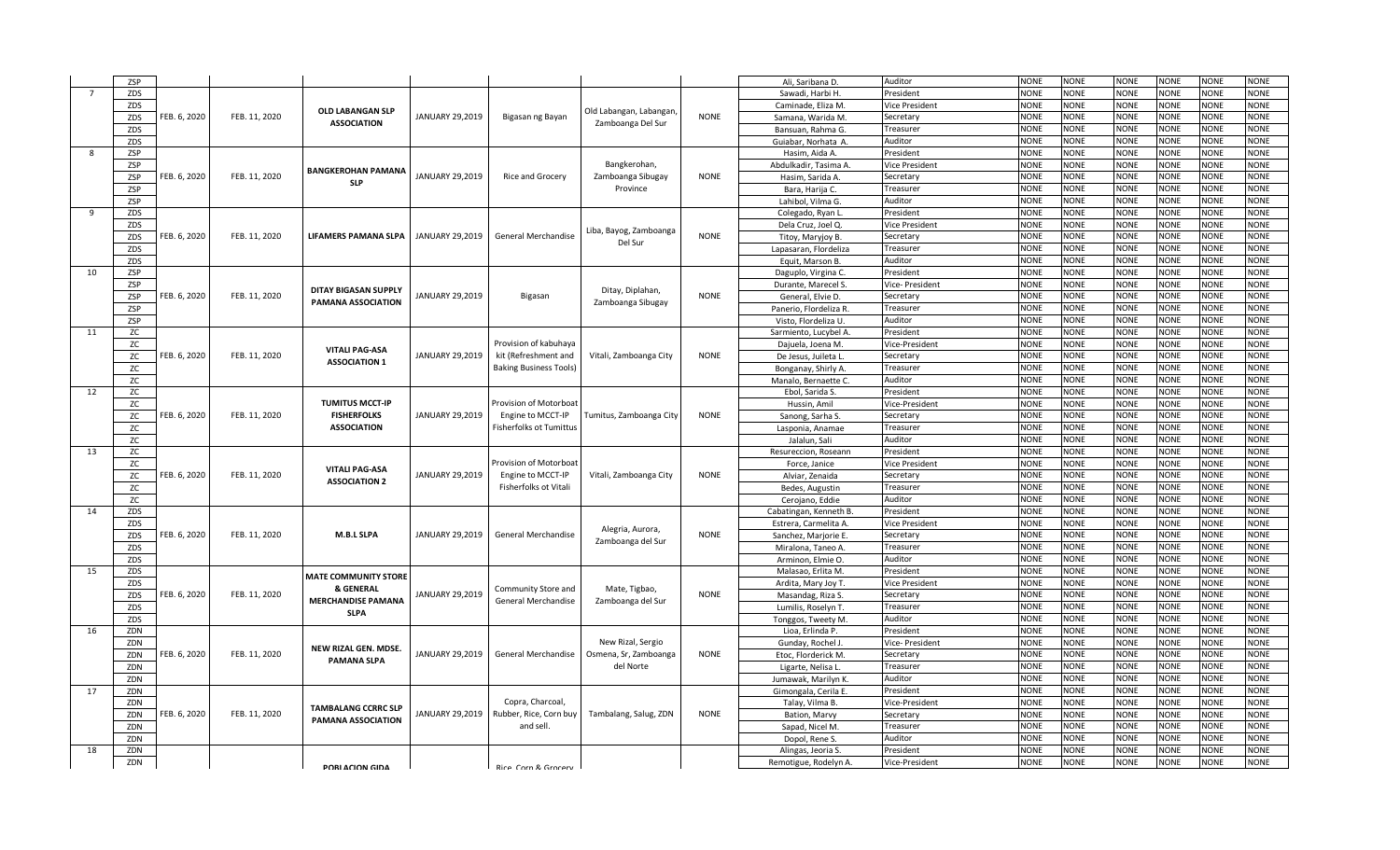|    |     |              |               | י טטנהטוטוז טוטה              |                        | <b>INCE, COTTI OF OT OCCT Y</b>           |                          |             |                                          |                        | <b>NONE</b> |             |             |             | <b>NONE</b> | <b>NONE</b> |
|----|-----|--------------|---------------|-------------------------------|------------------------|-------------------------------------------|--------------------------|-------------|------------------------------------------|------------------------|-------------|-------------|-------------|-------------|-------------|-------------|
|    | ZDN | FEB. 6, 2020 | FEB. 11, 2020 | PAMANA SLPA                   | JANUARY 29,2019        | Retailing                                 | Poblacion, Kalawit, ZDN  | <b>NONE</b> | Silvano, Lahima C.                       | Secretary              |             | <b>NONE</b> | <b>NONE</b> | <b>NONE</b> |             |             |
|    | ZDN |              |               |                               |                        |                                           |                          |             | Francisco, April S.                      | Treasurer              | <b>NONE</b> | <b>NONE</b> | <b>NONE</b> | <b>NONE</b> | <b>NONE</b> | <b>NONE</b> |
|    | ZDN |              |               |                               |                        |                                           |                          |             | Camin, Janna Y.                          | Auditor                | <b>NONE</b> | <b>NONE</b> | <b>NONE</b> | <b>NONE</b> | <b>NONE</b> | <b>NONE</b> |
| 19 | ZSP |              |               |                               |                        |                                           |                          |             | Guinosao, Corazon P.                     | President              | <b>NONE</b> | <b>NONE</b> | <b>NONE</b> | <b>NONE</b> | <b>NONE</b> | <b>NONE</b> |
|    | ZSP |              |               | <b>BACALAN PAMANA</b>         |                        | Rice and Grocery Retai                    |                          |             | Bustamante, Janelyn P.                   | Vice President         | <b>NONE</b> | <b>NONE</b> | <b>NONE</b> | <b>NONE</b> | <b>NONE</b> | <b>NONE</b> |
|    | ZSP | FEB. 6, 2020 | FEB. 11, 2020 | <b>SUSTAINABLE LIVELIHOOD</b> | JANUARY 29,2019        | (wholesale/Retail)                        | Bacalan, Ipil            | <b>NONE</b> | Rillera, Zamora B.                       | Secretary              | <b>NONE</b> | <b>NONE</b> | <b>NONE</b> | <b>NONE</b> | <b>NONE</b> | NONE        |
|    | ZSP |              |               | PROGRAM ASSOCIATION           |                        |                                           |                          |             | Sumalpong, Rosseniie F                   | Treasurer              | <b>NONE</b> | <b>NONE</b> | <b>NONE</b> | <b>NONE</b> | <b>NONE</b> | <b>NONE</b> |
|    | ZSP |              |               |                               |                        |                                           |                          |             | Enriquez, Mercy L.                       | Auditor                | <b>NONE</b> | <b>NONE</b> | <b>NONE</b> | <b>NONE</b> | <b>NONE</b> | <b>NONE</b> |
| 20 | ZC  |              |               |                               |                        |                                           |                          |             | Hingie, mudzna h.                        | President              | <b>NONE</b> | <b>NONE</b> | <b>NONE</b> | <b>NONE</b> | <b>NONE</b> | <b>NONE</b> |
|    | zс  |              |               |                               |                        | Provision of freezer/                     | BALIWASAN, CAMPO         |             | Malik, danny s.                          | Vice President         | <b>NONE</b> | <b>NONE</b> | <b>NONE</b> | <b>NONE</b> | <b>NONE</b> | <b>NONE</b> |
|    | ZC  | FEB. 6, 2020 | FEB. 11, 2020 | <b>TUMPUKAN DINGIN-</b>       | JANUARY 29,2019        | refrigirator to mcct ice                  | ISLAM, RIO HONDO AND     | <b>NONE</b> | Sallim, hamida p.                        | Secretary              | <b>NONE</b> | <b>NONE</b> | <b>NONE</b> | <b>NONE</b> | <b>NONE</b> | <b>NONE</b> |
|    | ZC  |              |               | <b>DINGIN</b>                 |                        | vendors                                   | STA. BARBARA             |             | Harun, saada b.                          | Treasurer              | <b>NONE</b> | <b>NONE</b> | <b>NONE</b> | <b>NONE</b> | <b>NONE</b> | <b>NONE</b> |
|    | ZC  |              |               |                               |                        |                                           |                          |             | Jum,ah, radzmina o.                      | Auditor                | <b>NONE</b> | <b>NONE</b> | <b>NONE</b> | <b>NONE</b> | <b>NONE</b> | <b>NONE</b> |
| 21 | ZDN |              |               |                               |                        |                                           |                          |             | Antogue, Edward L.                       | President              | <b>NONE</b> | <b>NONE</b> | <b>NONE</b> | <b>NONE</b> | <b>NONE</b> | <b>NONE</b> |
|    | ZDN |              |               |                               |                        |                                           |                          |             | Mapait, Sinang S.                        | Vice President         | <b>NONE</b> | <b>NONE</b> | <b>NONE</b> | <b>NONE</b> | <b>NONE</b> | NONE        |
|    | ZDN | FEB. 6, 2020 | FEB. 11, 2020 | <b>MANTIVO BIGASAN</b>        |                        | JANUARY 29,2019   Rice and Corn Retailing | Mantivo, Sibuco, ZDN     | <b>NONE</b> | Andd, Sitti L                            | Secretary              | <b>NONE</b> | <b>NONE</b> | <b>NONE</b> | <b>NONE</b> | <b>NONE</b> | <b>NONE</b> |
|    | ZDN |              |               | PAMANA ASSOCIATION            |                        |                                           |                          |             | Suarez, Misda P.                         | Treasurer              | <b>NONE</b> | <b>NONE</b> | <b>NONE</b> | <b>NONE</b> | <b>NONE</b> | <b>NONE</b> |
|    | ZDN |              |               |                               |                        |                                           |                          |             | Pinagal, Hamidjon G.                     | Auditor                | <b>NONE</b> | <b>NONE</b> | <b>NONE</b> | <b>NONE</b> | <b>NONE</b> | <b>NONE</b> |
| 22 | ZDN |              |               |                               |                        |                                           |                          |             | Trocio, Marilou O.                       | President              | <b>NONE</b> | <b>NONE</b> | <b>NONE</b> | <b>NONE</b> | <b>NONE</b> | <b>NONE</b> |
|    | ZDN |              |               |                               |                        | Copra, Charcoal,                          |                          |             | Sisnoria, Ruby7 D.                       | Vice- President        | <b>NONE</b> | <b>NONE</b> | <b>NONE</b> | <b>NONE</b> | <b>NONE</b> | <b>NONE</b> |
|    | ZDN | FEB. 6, 2020 | FEB. 11, 2020 | <b>SLP FARMERS BACONG</b>     | <b>JANUARY 29,2019</b> | Rubber, Mais buy and                      | Brgy. Bacong, Salug, ZDN | <b>NONE</b> |                                          |                        | <b>NONE</b> | <b>NONE</b> | <b>NONE</b> | <b>NONE</b> | <b>NONE</b> | <b>NONE</b> |
|    | ZDN |              |               | <b>PAMANA ASSOCIATION</b>     |                        | sell.                                     |                          |             | Baybayanon, Everlita D.<br>Amit, Gina T. | Secretary<br>Treasurer | <b>NONE</b> | <b>NONE</b> | <b>NONE</b> | <b>NONE</b> | <b>NONE</b> | <b>NONE</b> |
|    |     |              |               |                               |                        |                                           |                          |             |                                          |                        | <b>NONE</b> | <b>NONE</b> | <b>NONE</b> | <b>NONE</b> | <b>NONE</b> | <b>NONE</b> |
|    | ZDN |              |               |                               |                        |                                           |                          |             | Pagasian, Melanie E.                     | Auditor                | <b>NONE</b> |             |             |             |             |             |
| 23 | ZDN |              |               |                               |                        |                                           |                          |             | Lamberte, Jonie Grace                    | President              |             | <b>NONE</b> | <b>NONE</b> | <b>NONE</b> | <b>NONE</b> | <b>NONE</b> |
|    | ZDN |              |               | <b>STO. NINO PAMANA</b>       |                        |                                           |                          |             | Cruz, Danilo C.                          | Vice-President         | <b>NONE</b> | <b>NONE</b> | <b>NONE</b> | <b>NONE</b> | <b>NONE</b> | <b>NONE</b> |
|    | ZDN | FEB. 6, 2020 | FEB. 11, 2020 | <b>ASSOCIATION</b>            | JANUARY 29,2019        | Mini Mart Retailing                       | Sto. Nino, Sibuco, ZDN   | <b>NONE</b> | Panimbang, Charmis P                     | Secretary              | NONE        | <b>NONE</b> | <b>NONE</b> | <b>NONE</b> | <b>NONE</b> | <b>NONE</b> |
|    | ZDN |              |               |                               |                        |                                           |                          |             | Salcedo, Josiebel D.                     | Treasurer              | <b>NONE</b> | <b>NONE</b> | <b>NONE</b> | <b>NONE</b> | <b>NONE</b> | <b>NONE</b> |
|    | ZDN |              |               |                               |                        |                                           |                          |             | Casipe, Sheryl                           | Auditor                | <b>NONE</b> | <b>NONE</b> | <b>NONE</b> | <b>NONE</b> | <b>NONE</b> | <b>NONE</b> |
| 24 | ZDN |              |               |                               |                        |                                           |                          |             | Sumbise, Edwina R.                       | President              | <b>NONE</b> | <b>NONE</b> | <b>NONE</b> | <b>NONE</b> | <b>NONE</b> | NONE        |
|    | ZDN |              |               | <b>SAN PEDRO PAMANA</b>       |                        |                                           | Barangay San Pedro,      |             | Olivar, Cecilia E                        | Vice-President         | <b>NONE</b> | <b>NONE</b> | <b>NONE</b> | <b>NONE</b> | <b>NONE</b> | <b>NONE</b> |
|    | ZDN | FEB. 6, 2020 | FEB. 11, 2020 | <b>SLPA</b>                   | JANUARY 29,2019        | San Pedro Agri-Supply                     | Godod, ZDN               | <b>NONE</b> | Libo, Alfreda A.                         | Secretary              | <b>NONE</b> | <b>NONE</b> | <b>NONE</b> | <b>NONE</b> | <b>NONE</b> | NONE        |
|    | ZDN |              |               |                               |                        |                                           |                          |             | Aying, Marivic G.                        | Treasurer              | <b>NONE</b> | <b>NONE</b> | <b>NONE</b> | <b>NONE</b> | <b>NONE</b> | <b>NONE</b> |
|    | ZDN |              |               |                               |                        |                                           |                          |             | Guilingan, Bebot L                       | Auditor                | <b>NONE</b> | <b>NONE</b> | <b>NONE</b> | <b>NONE</b> | <b>NONE</b> | <b>NONE</b> |
| 25 | ZDN |              |               |                               |                        |                                           |                          |             | Arabi, Jhenhar O.                        | President              | <b>NONE</b> | <b>NONE</b> | <b>NONE</b> | <b>NONE</b> | <b>NONE</b> | <b>NONE</b> |
|    | ZDN |              |               | <b>S. ARABI BIGASAN</b>       |                        | Rice and Corn                             | Suhaile Arabi, Siocon,   |             | Tarang, Nur-In P.                        | Vice President         | <b>NONE</b> | <b>NONE</b> | <b>NONE</b> | <b>NONE</b> | <b>NONE</b> | <b>NONE</b> |
|    | ZDN | FEB. 6, 2020 | FEB. 11, 2020 | <b>ENTERPRISE PAMANA</b>      | JANUARY 29,2019        | Enterprise                                | Zamboanga del Norte      | <b>NONE</b> | Banguih, Aisadar L                       | Secretary              | <b>NONE</b> | <b>NONE</b> | <b>NONE</b> | <b>NONE</b> | <b>NONE</b> | <b>NONE</b> |
|    | ZDN |              |               | <b>SLPA</b>                   |                        |                                           |                          |             | Abdulmari, Adisa B                       | Treasurer              | <b>NONE</b> | <b>NONE</b> | <b>NONE</b> | <b>NONE</b> | <b>NONE</b> | <b>NONE</b> |
|    | ZDN |              |               |                               |                        |                                           |                          |             | Banguih, Lyndrisa H.                     | Auditor                | <b>NONE</b> | <b>NONE</b> | <b>NONE</b> | <b>NONE</b> | <b>NONE</b> | NONE        |
| 26 | ZDS |              |               |                               |                        |                                           |                          |             | Gelicame, Jerwin B.                      | President              | <b>NONE</b> | <b>NONE</b> | <b>NONE</b> | <b>NONE</b> | <b>NONE</b> | <b>NONE</b> |
|    | ZDS |              |               |                               |                        |                                           |                          |             | Pamplona, Esmeralda G                    | <b>Vice President</b>  | <b>NONE</b> | <b>NONE</b> | <b>NONE</b> | <b>NONE</b> | <b>NONE</b> | <b>NONE</b> |
|    | ZDS | FEB. 6, 2020 | FEB. 11, 2020 | <b>SUMPOTAN AGRI-FARM</b>     | JANUARY 29,2019        | <b>Agricultural Supply</b>                | Sumpotan, Dinas, ZDS     | <b>NONE</b> | Balendres, Adelina T                     | Secretary              | <b>NONE</b> | <b>NONE</b> | <b>NONE</b> | <b>NONE</b> | <b>NONE</b> | <b>NONE</b> |
|    | ZDS |              |               | <b>SLP ASSOCIATION</b>        |                        |                                           |                          |             | Morilla, Adeline M.                      | Treasurer              | <b>NONE</b> | <b>NONE</b> | <b>NONE</b> | <b>NONE</b> | <b>NONE</b> | <b>NONE</b> |
|    | ZDS |              |               |                               |                        |                                           |                          |             | Carvajjal, Narcisa                       | Auditor                | <b>NONE</b> | <b>NONE</b> | <b>NONE</b> | <b>NONE</b> | <b>NONE</b> | <b>NONE</b> |
| 27 | ZDN |              |               |                               |                        |                                           |                          |             | Fatima, Hamid                            | President              | <b>NONE</b> | <b>NONE</b> | <b>NONE</b> | <b>NONE</b> | <b>NONE</b> | <b>NONE</b> |
|    | ZDN |              |               |                               |                        |                                           |                          |             | Maliki, Naria S.                         | Vice- President        | <b>NONE</b> | <b>NONE</b> | <b>NONE</b> | <b>NONE</b> | <b>NONE</b> | NONE        |
|    | ZDN | FEB. 6, 2020 | FEB. 11, 2020 | <b>BALATAKAN MINIMART</b>     | JANUARY 29.2019        | Mini Mart                                 | Balatakan, Sirawai, ZDN  | <b>NONE</b> | Alim, Monisa R.                          | Secretary              | <b>NONE</b> | <b>NONE</b> | <b>NONE</b> | <b>NONE</b> | <b>NONE</b> | <b>NONE</b> |
|    | ZDN |              |               | <b>SLPA</b>                   |                        |                                           |                          |             | Nassal, Helen J.                         | Treasurer              | <b>NONE</b> | <b>NONE</b> | <b>NONE</b> | <b>NONE</b> | <b>NONE</b> | <b>NONE</b> |
|    | ZDN |              |               |                               |                        |                                           |                          |             | Jaji, Kiram A.                           | Auditor                | <b>NONE</b> | <b>NONE</b> | <b>NONE</b> | <b>NONE</b> | <b>NONE</b> | NONE        |
| 28 | ZDN |              |               |                               |                        |                                           |                          |             | Tabanis, Maryjane Rublico                | President              | <b>NONE</b> | <b>NONE</b> | <b>NONE</b> | <b>NONE</b> | <b>NONE</b> | <b>NONE</b> |
|    | ZDN |              |               | <b>KAUSWAGAN NON-</b>         |                        |                                           |                          |             | Gallano, Rolina C                        | Vice-President         | <b>NONE</b> | <b>NONE</b> | <b>NONE</b> | <b>NONE</b> | <b>NONE</b> | <b>NONE</b> |
|    | ZDN | FEB. 6, 2020 | FEB. 11, 2020 | PANTAWID PAMANA               | JANUARY 29,2019        | General Merchandise                       | Kauswagan, Baluguian,    | <b>NONE</b> | Abog, Mary Rose V.                       | Secretary              | <b>NONE</b> | <b>NONE</b> | <b>NONE</b> | <b>NONE</b> | <b>NONE</b> | <b>NONE</b> |
|    | ZDN |              |               | <b>ASSOCIATION</b>            |                        |                                           | ZDN                      |             | Adorza, Nilda A.                         | Treasurer              | <b>NONE</b> | <b>NONE</b> | <b>NONE</b> | <b>NONE</b> | <b>NONE</b> | <b>NONE</b> |
|    | ZDN |              |               |                               |                        |                                           |                          |             |                                          | Auditor                | <b>NONE</b> | <b>NONE</b> | <b>NONE</b> | <b>NONE</b> | <b>NONE</b> | NONE        |
| 29 |     |              |               |                               |                        |                                           |                          |             | Torayno, Amelita A.                      | President              | <b>NONE</b> | <b>NONE</b> | <b>NONE</b> | <b>NONE</b> | <b>NONE</b> | <b>NONE</b> |
|    | ZDS |              |               |                               |                        |                                           |                          |             | Castro, Maricel M.                       |                        | <b>NONE</b> | <b>NONE</b> | <b>NONE</b> | <b>NONE</b> | <b>NONE</b> | <b>NONE</b> |
|    | ZDS |              |               | <b>FRINS SLPA</b>             |                        |                                           | BAG-ONG, MASLOG, ZDS     | <b>NONE</b> | Hermocilla, Michael E                    | Vice-President         |             |             |             |             |             |             |
|    | ZDS | FEB. 6, 2020 | FEB. 11, 2020 |                               | JANUARY 29,2019        | General Merchandise                       |                          |             | Englisa, Perlita Y.                      | Secretary              | <b>NONE</b> | <b>NONE</b> | <b>NONE</b> | <b>NONE</b> | <b>NONE</b> | <b>NONE</b> |
|    | ZDS |              |               |                               |                        |                                           |                          |             | Villa, Vanice M.                         | Treasurer              | <b>NONE</b> | <b>NONE</b> | <b>NONE</b> | <b>NONE</b> | <b>NONE</b> | <b>NONE</b> |
|    | ZDS |              |               |                               |                        |                                           |                          |             | Codeniera, Jennifer S.                   | Auditor                | <b>NONE</b> | <b>NONE</b> | <b>NONE</b> | <b>NONE</b> | <b>NONE</b> | <b>NONE</b> |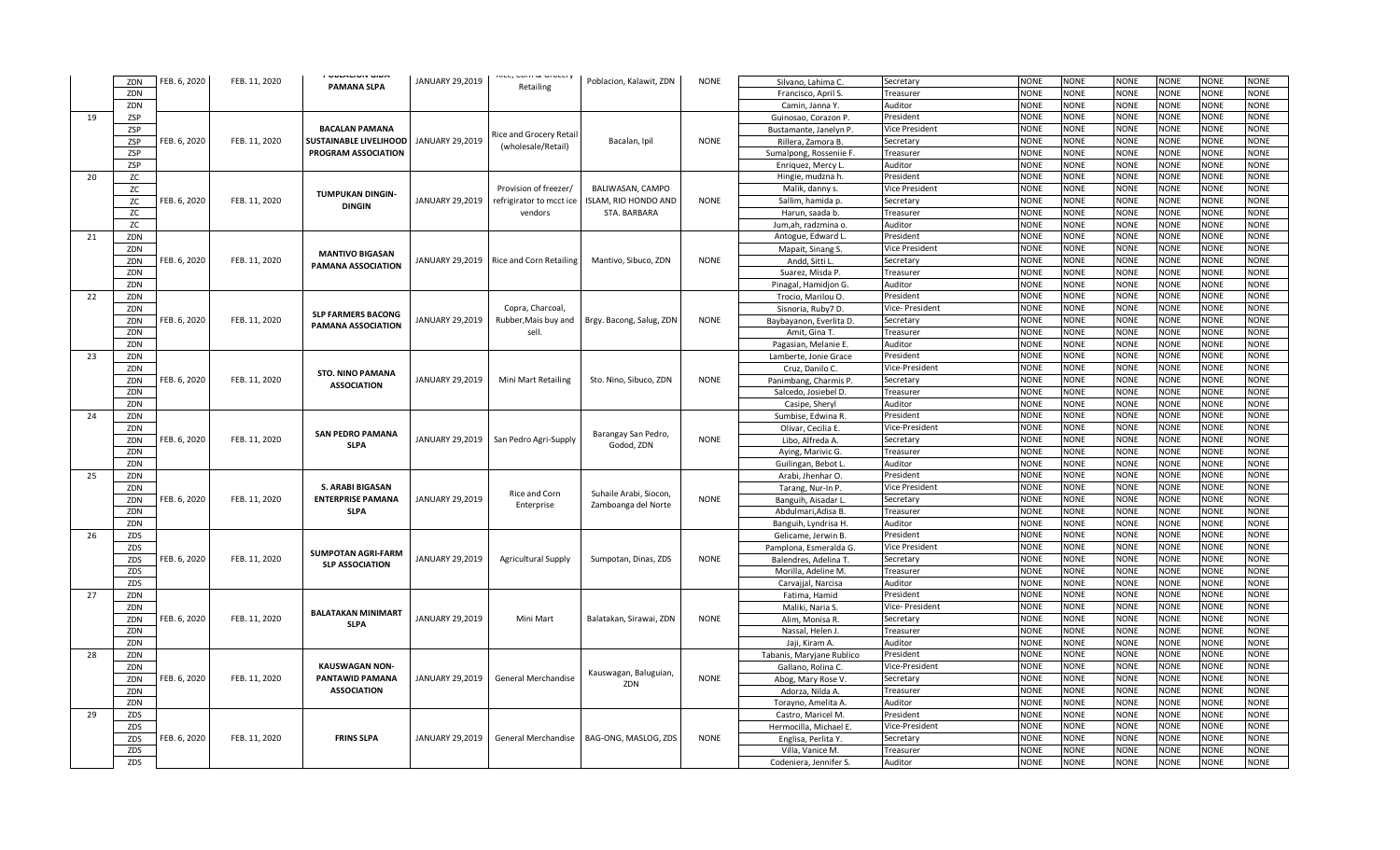| 30 | ZDS |              |               |                                                        |                 |                                          |                                              |             | Cadildig, Vilma H.       | President       | <b>NONE</b> | <b>NONE</b> | <b>NONE</b> | <b>NONE</b> | <b>NONE</b> | <b>NONE</b> |
|----|-----|--------------|---------------|--------------------------------------------------------|-----------------|------------------------------------------|----------------------------------------------|-------------|--------------------------|-----------------|-------------|-------------|-------------|-------------|-------------|-------------|
|    | ZDS |              |               | Datagan General                                        |                 |                                          |                                              |             | Cadildig, Carmela A.     | Vice President  | <b>NONE</b> | <b>NONE</b> | <b>NONE</b> | <b>NONE</b> | <b>NONE</b> | <b>NONE</b> |
|    | ZDS | FEB. 6, 2020 | FEB. 11, 2020 | <b>Merchandise Pamana</b>                              | JANUARY 29,2019 | General Merchandise                      | Datagan, Guipos,<br>Zamboanga del Sur        | <b>NONE</b> | Neniel, Mery Gold B.     | Secretary       | <b>NONE</b> | <b>NONE</b> | <b>NONE</b> | <b>NONE</b> | <b>NONE</b> | <b>NONE</b> |
|    | ZDS |              |               | <b>SLPA</b>                                            |                 |                                          |                                              |             | Bucog, Mary Jane T.      | Treasurer       | <b>NONE</b> | <b>NONE</b> | <b>NONE</b> | <b>NONE</b> | <b>NONE</b> | <b>NONE</b> |
|    | ZDS |              |               |                                                        |                 |                                          |                                              |             | Neniel, Agnes A.         | Auditor         | <b>NONE</b> | <b>NONE</b> | <b>NONE</b> | <b>NONE</b> | <b>NONE</b> | <b>NONE</b> |
| 31 | ZSP |              |               |                                                        |                 |                                          |                                              |             | Blasa, Aracey S.         | President       | <b>NONE</b> | <b>NONE</b> | <b>NONE</b> | <b>NONE</b> | <b>NONE</b> | <b>NONE</b> |
|    | ZSP |              |               | <b>TENAN PAMANA</b>                                    |                 | Mini Mart Whole Sale/                    |                                              |             | Olivar, Luisa P.         | Vice President  | <b>NONE</b> | <b>NONE</b> | <b>NONE</b> | <b>NONE</b> | <b>NONE</b> | <b>NONE</b> |
|    | ZSP | FEB. 6, 2020 | FEB. 11, 2020 | SUSTAINABLE LIVELIHOOD                                 | JANUARY 29,2019 | Retaill                                  | Tenan, Ipil, ZSP                             | <b>NONE</b> | Bual, Salha A.           | Secretary       | <b>NONE</b> | <b>NONE</b> | <b>NONE</b> | <b>NONE</b> | <b>NONE</b> | <b>NONE</b> |
|    | ZSP |              |               | <b>PROGRAM ASSOCIATION</b>                             |                 |                                          |                                              |             | Dequeros, Jedda L        | Treasurer       | <b>NONE</b> | <b>NONE</b> | <b>NONE</b> | <b>NONE</b> | <b>NONE</b> | <b>NONE</b> |
|    | ZSP |              |               |                                                        |                 |                                          |                                              |             | Porillo, Rezaida M.      | Auditor         | <b>NONE</b> | <b>NONE</b> | <b>NONE</b> | <b>NONE</b> | <b>NONE</b> | <b>NONE</b> |
| 32 | ZSP |              |               |                                                        |                 |                                          |                                              |             | Pala, Mussah S.          | President       | <b>NONE</b> | <b>NONE</b> | <b>NONE</b> | <b>NONE</b> | <b>NONE</b> | <b>NONE</b> |
|    | ZSP |              |               |                                                        |                 |                                          |                                              |             | Jacaria, Tahira A.       | Vice President  | <b>NONE</b> | <b>NONE</b> | NONE        | <b>NONE</b> | <b>NONE</b> | <b>NONE</b> |
|    | ZSP | FEB. 6, 2020 | FEB. 11, 2020 | <b>LITAYON PAMANA SLPA</b>                             | JANUARY 29,2019 | Rice Wholesale/<br>Retailer              | Litayon, Alicia, ZSP                         | <b>NONE</b> | Alih, Haipa A.           | Secretary       | <b>NONE</b> | <b>NONE</b> | <b>NONE</b> | <b>NONE</b> | <b>NONE</b> | <b>NONE</b> |
|    | ZSP |              |               |                                                        |                 |                                          |                                              |             | Ibno, Saida M.           | Treasurer       | <b>NONE</b> | NONE        | <b>NONE</b> | <b>NONE</b> | <b>NONE</b> | <b>NONE</b> |
|    | ZSP |              |               |                                                        |                 |                                          |                                              |             | Sahabil, Aliya M.        | Auditor         | <b>NONE</b> | <b>NONE</b> | <b>NONE</b> | <b>NONE</b> | <b>NONE</b> | <b>NONE</b> |
| 33 | ZDN |              |               |                                                        |                 |                                          |                                              |             | Macapobre, Allan H.      | President       | <b>NONE</b> | NONE        | NONE        | <b>NONE</b> | <b>NONE</b> | <b>NONE</b> |
|    | ZDN |              |               |                                                        |                 |                                          | Barangay, Mangilay,                          |             | Lumawas, Antonio M.      | Vice- President | NONE        | <b>NONE</b> | NONE        | <b>NONE</b> | NONE        | <b>NONE</b> |
|    | ZDN | FEB. 6, 2020 | FEB. 11, 2020 | MANGILAN PAMANA SLPA JANUARY 29,2019                   |                 | <b>Agricultural Supply</b>               | Siayan, Zamboanga del<br>Nore                | <b>NONE</b> | Insag, Angelita R.       | Secretary       | <b>NONE</b> | NONE        | <b>NONE</b> | <b>NONE</b> | <b>NONE</b> | <b>NONE</b> |
|    | ZDN |              |               |                                                        |                 |                                          |                                              |             | Eguia, Joylyn G.         | Treasurer       | NONE        | <b>NONE</b> | NONE        | <b>NONE</b> | <b>NONE</b> | <b>NONE</b> |
|    | ZDN |              |               |                                                        |                 |                                          |                                              |             | Alosa, Ginalyn P.        | Auditor         | <b>NONE</b> | <b>NONE</b> | <b>NONE</b> | <b>NONE</b> | <b>NONE</b> | <b>NONE</b> |
| 34 | ZSP |              |               |                                                        |                 |                                          |                                              |             | Allian, Suharto H.       | President       | <b>NONE</b> | <b>NONE</b> | <b>NONE</b> | <b>NONE</b> | <b>NONE</b> | <b>NONE</b> |
|    | ZSP |              |               | PULO MABAO PAMANA                                      |                 |                                          | Pulo, Mabao, Olutanga,                       |             | Jakaria, Ating S.        | Vice- President | <b>NONE</b> | <b>NONE</b> | <b>NONE</b> | <b>NONE</b> | <b>NONE</b> | <b>NONE</b> |
|    | ZSP | FEB. 6, 2020 | FEB. 11, 2020 | <b>SLPA</b>                                            |                 | JANUARY 29,2019   Fishing (Payao Method) | ZSp                                          | <b>NONE</b> | Omartan, Gamal A.        | Secretary       | <b>NONE</b> | NONE        | <b>NONE</b> | <b>NONE</b> | <b>NONE</b> | <b>NONE</b> |
|    | ZSP |              |               |                                                        |                 |                                          |                                              |             | Amil, Abdulwahid J.      | Treasurer       | <b>NONE</b> | NONE        | NONE        | <b>NONE</b> | <b>NONE</b> | <b>NONE</b> |
|    | ZSP |              |               |                                                        |                 |                                          |                                              |             | Muallam, Salim A.        | Auditor         | <b>NONE</b> | <b>NONE</b> | <b>NONE</b> | <b>NONE</b> | <b>NONE</b> | <b>NONE</b> |
| 35 | ZDS |              |               |                                                        |                 |                                          |                                              |             | Marino Sr. Salvador O.   | President       | <b>NONE</b> | NONE        | NONE        | <b>NONE</b> | <b>NONE</b> | <b>NONE</b> |
|    | ZDS |              |               |                                                        |                 |                                          |                                              |             | Latonio, Rollie E.       | Vice- President | <b>NONE</b> | <b>NONE</b> | <b>NONE</b> | <b>NONE</b> | <b>NONE</b> | <b>NONE</b> |
|    | ZDS | FEB. 6, 2020 | FEB. 11, 2020 | PACELA RICE SLPA                                       | JANUARY 29,2019 | Rice Wholesale/<br>Retailer              | Purok Lawis, Alang-<br>Alang, Aurora, ZDS    | <b>NONE</b> | Iway, Melojin B.         | Secretary       | <b>NONE</b> | <b>NONE</b> | <b>NONE</b> | <b>NONE</b> | <b>NONE</b> | <b>NONE</b> |
|    | ZDS |              |               |                                                        |                 |                                          |                                              |             | Cabahug, Jhen M.         | Treasurer       | NONE        | NONE        | NONE        | <b>NONE</b> | <b>NONE</b> | <b>NONE</b> |
|    | ZDS |              |               |                                                        |                 |                                          |                                              |             | Lucero, Winefreda A.     | Auditor         | <b>NONE</b> | <b>NONE</b> | <b>NONE</b> | <b>NONE</b> | <b>NONE</b> | <b>NONE</b> |
| 36 | zdn |              |               |                                                        |                 |                                          |                                              |             | Bermudo, Arlene D.       | President       | <b>NONE</b> | NONE        | <b>VONE</b> | <b>NONE</b> | <b>NONE</b> | <b>NONE</b> |
|    | zdn |              |               |                                                        |                 |                                          |                                              |             | De Guzman, Charles M.    | Vice- President | NONE        | <b>NONE</b> | NONE        | <b>NONE</b> | <b>NONE</b> | <b>NONE</b> |
|    | zdn | FEB. 6, 2020 | FEB. 11, 2020 | POBLACION EAST SALUG<br><b>PAMANA SLPA</b>             | JANUARY 29,2019 | Rice, Corn & Grocery<br>Retailing        | Poblacion East, Salug<br>Zamboanga Del Norte | <b>NONE</b> | Estebat, Rea May J.      | Secretary       | <b>NONE</b> | <b>NONE</b> | <b>NONE</b> | <b>NONE</b> | <b>NONE</b> | <b>NONE</b> |
|    | zdn |              |               |                                                        |                 |                                          |                                              |             | Lluvido, Efril L.        | Treasurer       | <b>NONE</b> | <b>NONE</b> | <b>NONE</b> | <b>NONE</b> | <b>NONE</b> | <b>NONE</b> |
|    | zdn |              |               |                                                        |                 |                                          |                                              |             | Simpao, Edelyn D.        | Auditor         | <b>NONE</b> | <b>NONE</b> | <b>NONE</b> | <b>NONE</b> | <b>NONE</b> | <b>NONE</b> |
| 37 | zds |              |               |                                                        |                 |                                          |                                              |             | Delapena, Antonio E.     | President       | <b>NONE</b> | <b>NONE</b> | NONE        | <b>NONE</b> | <b>NONE</b> | <b>NONE</b> |
|    | zds |              |               |                                                        |                 |                                          |                                              |             | Oberes, Mercedita L.     | Vice- President | <b>NONE</b> | <b>NONE</b> | <b>NONE</b> | <b>NONE</b> | <b>NONE</b> | <b>NONE</b> |
|    | zds | FEB. 6, 2020 | FEB. 11, 2020 | <b>KUMALARANG AGRIVET</b><br><b>SUPPLY PAMANA SLPA</b> | JANUARY 29,2019 | <b>Agrivet Supply</b>                    | Poblacion, Kumalarang,<br>ZDN                | <b>NONE</b> | Dacula, Mycka Jade D.    | Secretary       | <b>NONE</b> | <b>NONE</b> | NONE        | <b>NONE</b> | <b>NONE</b> | <b>NONE</b> |
|    | zds |              |               |                                                        |                 |                                          |                                              |             | Pangulma, Norhida M.     | Treasurer       | NONE        | NONE        | NONE        | <b>NONE</b> | NONE        | <b>NONE</b> |
|    | zds |              |               |                                                        |                 |                                          |                                              |             | Delos Reyes, Estrella O. | Auditor         | <b>NONE</b> | <b>NONE</b> | <b>NONE</b> | <b>NONE</b> | <b>NONE</b> | <b>NONE</b> |
| 38 | zdn |              |               |                                                        |                 |                                          |                                              |             | Abdulhaman, Abdusali A.  | President       | NONE        | NONE        | <b>NONE</b> | NONE        | <b>NONE</b> | NONE        |
|    | zdn |              |               |                                                        |                 |                                          |                                              |             | Jambiran, Mariam F.      |                 |             |             |             |             |             |             |
|    |     |              |               |                                                        |                 |                                          |                                              |             |                          | Vice- President | NONE        | <b>NONE</b> | NONE        | <b>NONE</b> | <b>NONE</b> | <b>NONE</b> |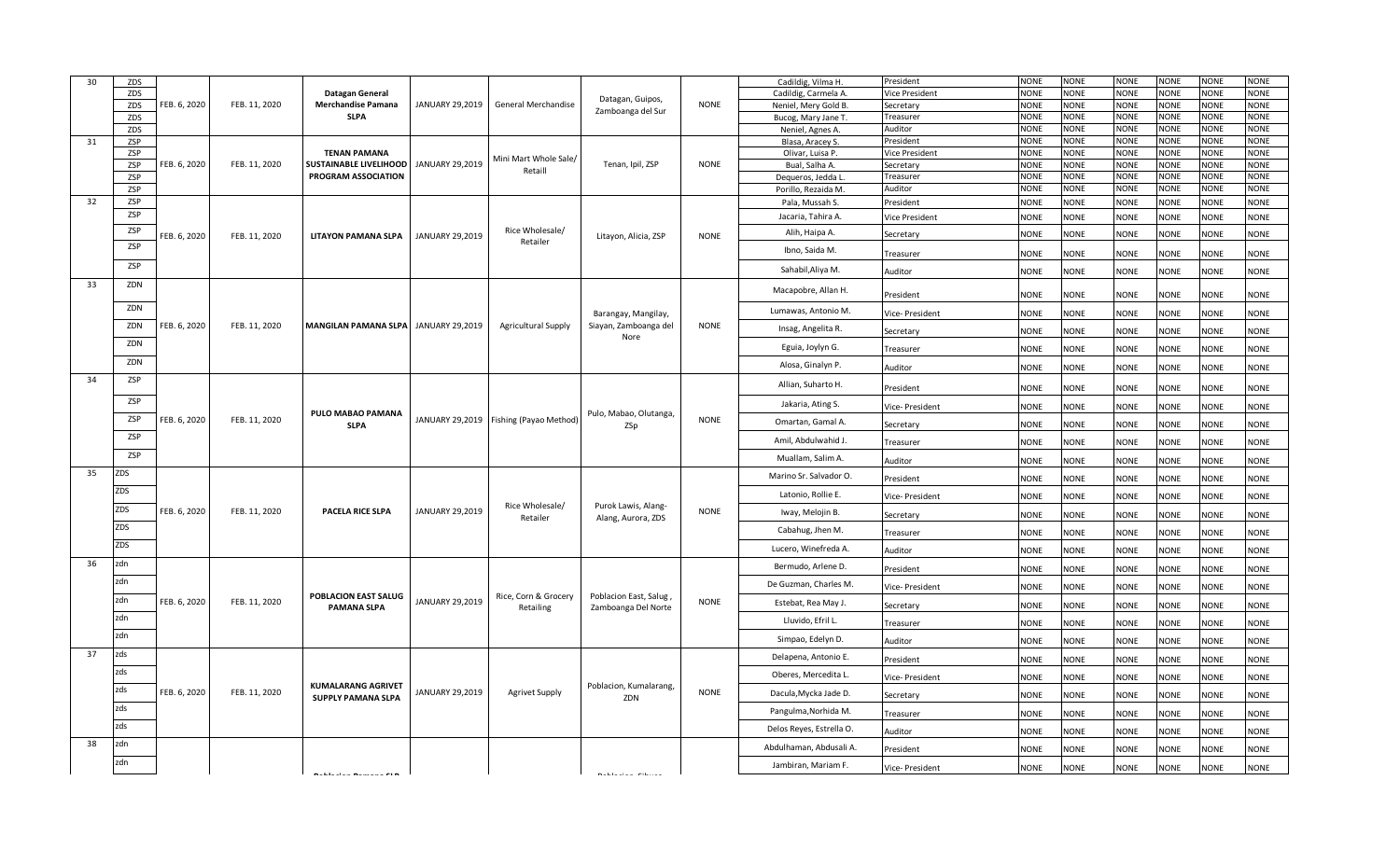|    | zdn | FEB. 6, 2020 | FEB. 11, 2020 | <b>Poblacion Pamana SLP</b><br><b>Association</b>    | JANUARY 29,2019 | Mini Mart Retailing                                       | Poblacion, Sibuco,<br>Zamboanga Del Norte | <b>NONE</b> | Ismula, Jerlyn J.      | Secretary       | <b>NONE</b> | <b>NONE</b> | <b>NONE</b> | <b>NONE</b> | <b>NONE</b> | <b>NONE</b> |
|----|-----|--------------|---------------|------------------------------------------------------|-----------------|-----------------------------------------------------------|-------------------------------------------|-------------|------------------------|-----------------|-------------|-------------|-------------|-------------|-------------|-------------|
|    | zdn |              |               |                                                      |                 |                                                           |                                           |             | Musa, Josefa C.        | Treasurer       | <b>NONE</b> | <b>NONE</b> | <b>NONE</b> | <b>NONE</b> | <b>NONE</b> | <b>NONE</b> |
|    | zdn |              |               |                                                      |                 |                                                           |                                           |             | Lluisma, Mercedita A.  | Auditor         | <b>NONE</b> | <b>NONE</b> | <b>NONE</b> | <b>NONE</b> | <b>NONE</b> | <b>NONE</b> |
| 39 | ZC. |              |               |                                                      |                 |                                                           |                                           |             | Torela, Exigel D.      | President       | <b>NONE</b> | <b>NONE</b> | <b>NONE</b> | <b>NONE</b> | <b>NONE</b> | <b>NONE</b> |
|    | zc  |              |               |                                                      |                 |                                                           |                                           |             | Escandallo, Gino A.    | Vice- President | <b>NONE</b> | <b>NONE</b> | <b>NONE</b> | <b>NONE</b> | <b>NONE</b> | <b>NONE</b> |
|    | zc  | FEB. 6, 2020 | FEB. 11, 2020 | <b>UPPER LATAP LIMPAPA</b><br><b>PAMANA SLPA</b>     | JANUARY 29,2019 | <b>Minimart Retailing</b><br>With School Supply           | Upper Latap, Limpapa<br>Zamboanga City    | <b>NONE</b> | Alfaro, Mary Rose V.   | Secretary       | <b>NONE</b> | <b>NONE</b> | <b>NONE</b> | <b>NONE</b> | <b>NONE</b> | <b>NONE</b> |
|    | zc  |              |               |                                                      |                 |                                                           |                                           |             | Dono, Fernando B.      | Treasurer       | <b>NONE</b> | NONE        | <b>NONE</b> | <b>NONE</b> | <b>NONE</b> | <b>NONE</b> |
|    | ZC  |              |               |                                                      |                 |                                                           |                                           |             | Bantog, Leonila A.     | Auditor         | <b>NONE</b> | <b>NONE</b> | <b>NONE</b> | <b>NONE</b> | <b>NONE</b> | <b>NONE</b> |
| 40 | ZC  |              |               |                                                      |                 |                                                           |                                           |             | Bungso, Apsa G.        | President       | <b>NONE</b> | <b>NONE</b> | <b>NONE</b> | <b>NONE</b> | <b>NONE</b> | <b>NONE</b> |
|    | ZC. |              |               |                                                      |                 | Motorboat Engine for                                      |                                           |             | Gappal, Gamil J.       | Vice- President | <b>NONE</b> | <b>NONE</b> | <b>NONE</b> | <b>NONE</b> | <b>NONE</b> | <b>NONE</b> |
|    | zc  | FEB. 6, 2020 | FEB. 11, 2020 | <b>MCCT FNSP FISHERFOLKS</b><br><b>ASSOCIATION</b>   | JANUARY 29,2019 | the Beneficiaries of                                      | Bugguk, Kasanyangan, ZC                   | <b>NONE</b> | Puddin, Alnaid         | Secretary       | <b>NONE</b> | <b>NONE</b> | <b>NONE</b> | <b>NONE</b> | <b>NONE</b> | <b>NONE</b> |
|    | zc  |              |               |                                                      |                 | MCCT-FNSP                                                 |                                           |             | Puddin, Raneesa S.     | Treasurer       | <b>NONE</b> | <b>NONE</b> | <b>NONE</b> | <b>NONE</b> | <b>NONE</b> | <b>NONE</b> |
|    | zc  |              |               |                                                      |                 |                                                           |                                           |             | Alih, Oscar M.         | Auditor         | <b>NONE</b> | <b>NONE</b> | <b>NONE</b> | <b>NONE</b> | <b>NONE</b> | <b>NONE</b> |
| 41 | zc  |              |               |                                                      |                 |                                                           |                                           |             | Tiplani, Shermina L.   | President       | <b>NONE</b> | <b>NONE</b> | <b>NONE</b> | <b>NONE</b> | <b>NONE</b> | <b>NONE</b> |
|    | zc  |              |               | <b>PEDICAB LOVER</b>                                 |                 |                                                           |                                           |             | Abdulsamad, Lailani D. | Vice- President | <b>NONE</b> | <b>NONE</b> | <b>NONE</b> | <b>NONE</b> | <b>NONE</b> | <b>NONE</b> |
|    | zc  | FEB. 6, 2020 | FEB. 11, 2020 | <b>ASSOCIATION OF</b><br><b>BARANGAY ARENA</b>       | JANUARY 29,2019 | Provision of Livelihood<br><b>Kit for Pedicab Drivers</b> | Arena Blanco, ZC                          | <b>NONE</b> | Abun, Sandra P.        | Secretary       | <b>NONE</b> | <b>NONE</b> | <b>NONE</b> | <b>NONE</b> | <b>NONE</b> | <b>NONE</b> |
|    | zc  |              |               | <b>BLANCO</b>                                        |                 |                                                           |                                           |             | Sango, Moregeyana A.   | Treasurer       | <b>NONE</b> | <b>NONE</b> | <b>NONE</b> | <b>NONE</b> | <b>NONE</b> | <b>NONE</b> |
|    | ZC. |              |               |                                                      |                 |                                                           |                                           |             | Silbin, Nhima B.       | Auditor         | <b>NONE</b> | <b>NONE</b> | <b>NONE</b> | <b>NONE</b> | <b>NONE</b> | <b>NONE</b> |
| 42 | zc  |              |               |                                                      |                 |                                                           |                                           |             | Jalon, Randie          | President       | <b>NONE</b> | <b>NONE</b> | <b>NONE</b> | <b>NONE</b> | <b>NONE</b> | <b>NONE</b> |
|    | zc  |              |               |                                                      |                 | Provision of                                              |                                           |             | Adonis, Edna           | Vice- President | <b>NONE</b> | <b>NONE</b> | <b>NONE</b> | <b>NONE</b> | <b>NONE</b> | <b>NONE</b> |
|    | zc  | FEB. 6, 2020 | FEB. 11, 2020 | <b>LATUAN MCCT-IP</b><br><b>FARMER'S ASSOCIATION</b> | JANUARY 29,2019 | <b>Agricultural Power</b><br>Sprayer to Farming           | Latuan, ZC                                | <b>NONE</b> | Canete, Rachel         | Secretary       | <b>NONE</b> | <b>NONE</b> | <b>NONE</b> | <b>NONE</b> | <b>NONE</b> | <b>NONE</b> |
|    | zc  |              |               |                                                      |                 | Tools for ICC                                             |                                           |             | Naploreyes, Wenderlyn  | Treasurer       | <b>NONE</b> | <b>NONE</b> | <b>NONE</b> | <b>NONE</b> | <b>NONE</b> | <b>NONE</b> |
|    | ZC  |              |               |                                                      |                 |                                                           |                                           |             | Candido, Reynaldo      | Auditor         | <b>NONE</b> | <b>NONE</b> | <b>NONE</b> | <b>NONE</b> | <b>NONE</b> | <b>NONE</b> |
| 43 | zc  |              |               |                                                      |                 |                                                           |                                           |             | Hadil, Indah Taas      | President       | <b>NONE</b> | <b>NONE</b> | <b>NONE</b> | <b>NONE</b> | <b>NONE</b> | <b>NONE</b> |
|    | zc  |              |               | <b>MAMPANG GROUP OF</b>                              |                 |                                                           |                                           |             | Saromines, Virginia C. | Vice- President | <b>NONE</b> | <b>NONE</b> | <b>NONE</b> | <b>NONE</b> | <b>NONE</b> | <b>NONE</b> |
|    | zc  | FEB. 6, 2020 | FEB. 11, 2020 | <b>SEAMSTRESS</b>                                    | JANUARY 29,2019 | Provision of Sewing<br>Machine                            | Kasanyangan, Mampang,<br>ZC               | <b>NONE</b> | Ammak, Jalma L.        | Secretary       | <b>NONE</b> | <b>NONE</b> | <b>NONE</b> | <b>NONE</b> | <b>NONE</b> | <b>NONE</b> |
|    | zc  |              |               | <b>ASSOCIATION</b>                                   |                 |                                                           |                                           |             | Juhan, Celina A.       | Treasurer       | <b>NONE</b> | <b>NONE</b> | <b>NONE</b> | <b>NONE</b> | <b>NONE</b> | <b>NONE</b> |
|    | zc  |              |               |                                                      |                 |                                                           |                                           |             | Ahadun, Lasa S.        | Auditor         | <b>NONE</b> | <b>NONE</b> | <b>NONE</b> | <b>NONE</b> | <b>NONE</b> | <b>NONE</b> |
| 44 | zds |              |               |                                                      |                 |                                                           |                                           |             | Omar, Sadat A.         | President       | <b>NONE</b> | NONE        | <b>NONE</b> | <b>NONE</b> | NONE        | <b>NONE</b> |
|    | zds |              |               |                                                      |                 |                                                           |                                           |             | Cana, Asia M.          | Vice-President  | NONE        | <b>NONE</b> | <b>NONE</b> | <b>NONE</b> | NONE        | <b>NONE</b> |
|    | zds | FEB. 6, 2020 | FEB. 11, 2020 | <b>TARAKAN RICE SLPA</b>                             | JANUARY 29,2019 | <b>Rice Retailer</b>                                      | Takaran, Dinas, ZDS                       | <b>NONE</b> | Amirol, Esmalia C.     | Secretary       | <b>NONE</b> | <b>NONE</b> | <b>NONE</b> | <b>NONE</b> | <b>NONE</b> | <b>NONE</b> |
|    | zds |              |               |                                                      |                 |                                                           |                                           |             | Hasim, Ali M.          | Treasurer       | <b>NONE</b> | <b>NONE</b> | <b>NONE</b> | <b>NONE</b> | <b>NONE</b> | <b>NONE</b> |
|    | zds |              |               |                                                      |                 |                                                           |                                           |             | Javier, Rey S.         | Auditor         | <b>NONE</b> | <b>NONE</b> | <b>NONE</b> | <b>NONE</b> | <b>NONE</b> | <b>NONE</b> |
| 45 | zdn |              |               |                                                      |                 |                                                           |                                           |             | Napih, Anding L.       | President       | <b>NONE</b> | <b>NONE</b> | <b>NONE</b> | <b>NONE</b> | <b>NONE</b> | <b>NONE</b> |
|    | zdn |              |               |                                                      |                 |                                                           |                                           |             | Ampan, Monjisina T.    | Vice- President | <b>NONE</b> | <b>NONE</b> | <b>NONE</b> | <b>NONE</b> | <b>NONE</b> | <b>NONE</b> |
|    | zdn | FEB. 6, 2020 | FEB. 11, 2020 | <b>LUBOK BIGASAN SLPA</b>                            | JANUARY 29,2019 | Rice, Corn & Grocery<br>Retailing                         | Lubok, Sirawai, ZDN                       | <b>NONE</b> | Montay, Nora L.        | Secretary       | <b>NONE</b> | <b>NONE</b> | <b>NONE</b> | <b>NONE</b> | <b>NONE</b> | <b>NONE</b> |
|    | zdn |              |               |                                                      |                 |                                                           |                                           |             | Usig, Sunaima B.       | Treasurer       | <b>NONE</b> | <b>NONE</b> | <b>NONE</b> | <b>NONE</b> | <b>NONE</b> | <b>NONE</b> |
|    | zdn |              |               |                                                      |                 |                                                           |                                           |             | Abunawas, Gapura B.    | Auditor         | <b>NONE</b> | NONE        | <b>NONE</b> | <b>NONE</b> | <b>NONE</b> | <b>NONE</b> |
|    |     |              |               |                                                      |                 |                                                           |                                           |             |                        |                 |             |             |             |             |             |             |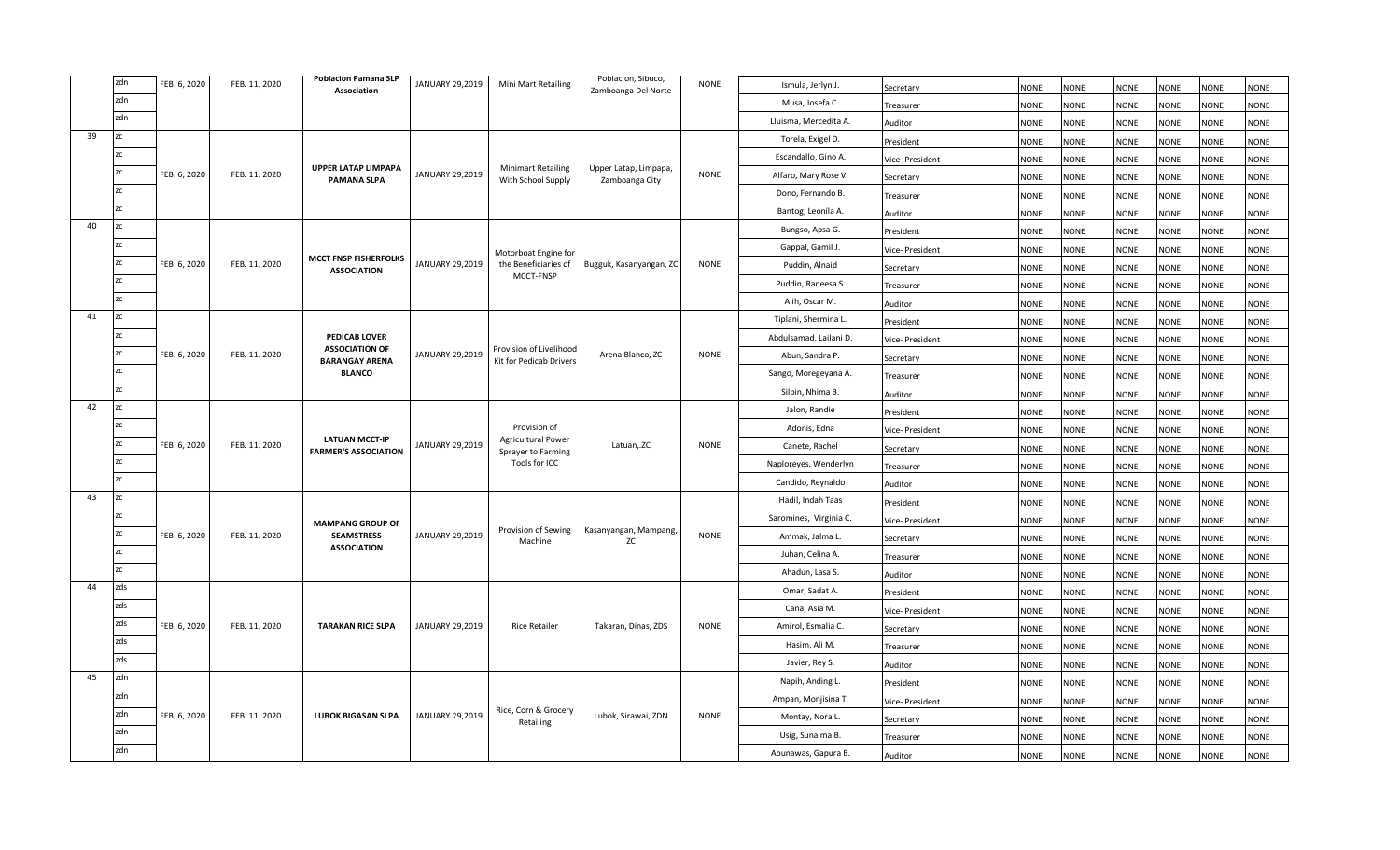| 46 | zdn            |              |               |                                               |                 |                                         |                           |             | Baynosa, Mariza        | President       | <b>NONE</b> | <b>NONE</b> | <b>NONE</b> | <b>NONE</b> | <b>NONE</b> | <b>NONE</b> |
|----|----------------|--------------|---------------|-----------------------------------------------|-----------------|-----------------------------------------|---------------------------|-------------|------------------------|-----------------|-------------|-------------|-------------|-------------|-------------|-------------|
|    | zdn            |              |               |                                               |                 |                                         |                           |             | Mogawa, Marlon         | Vice- President | <b>NONE</b> | <b>NONE</b> | <b>NONE</b> | <b>NONE</b> | <b>NONE</b> | <b>NONE</b> |
|    | zdn            | FEB. 6, 2020 | FEB. 11, 2020 | <b>MABUHAY PATAGAN</b><br><b>PAMANA SLPA</b>  | JANUARY 29,2019 | Corn and Rice Retailer                  | Patagan, Manukan, ZDN     | <b>NONE</b> | Emotin, Elsie          | Secretary       | <b>NONE</b> | <b>NONE</b> | <b>NONE</b> | <b>NONE</b> | <b>NONE</b> | NONE        |
|    | zdn            |              |               |                                               |                 |                                         |                           |             | Duran, Chona           | Treasurer       | <b>NONE</b> | NONE        | <b>NONE</b> | <b>NONE</b> | <b>NONE</b> | NONE        |
|    | zdn            |              |               |                                               |                 |                                         |                           |             | Sumagop, Letty         | Auditor         | <b>NONE</b> | <b>NONE</b> | <b>NONE</b> | <b>NONE</b> | <b>NONE</b> | <b>NONE</b> |
| 47 | zc             |              |               |                                               |                 |                                         |                           |             | Husin, Jilma           | President       | NONE        | <b>NONE</b> | <b>NONE</b> | <b>NONE</b> | <b>NONE</b> | <b>NONE</b> |
|    | 2 <sup>c</sup> |              |               |                                               |                 |                                         |                           |             | Halun, Alkan           | Vice- President | <b>NONE</b> | <b>NONE</b> | <b>NONE</b> | <b>NONE</b> | <b>NONE</b> | <b>NONE</b> |
|    | ZC.            | FEB. 6, 2020 | FEB. 11, 2020 | DITA HAWAK KAMAY<br><b>PAMANA SLPA</b>        | JANUARY 29,2019 | General Merchandise                     | Dita, Zamboanga City      | <b>NONE</b> | Samson, Nurhusna J.    | Secretary       | <b>NONE</b> | NONE        | <b>NONE</b> | <b>NONE</b> | <b>NONE</b> | <b>NONE</b> |
|    |                |              |               |                                               |                 |                                         |                           |             | Sailaddin, Rhuzdma     | Treasurer       | <b>NONE</b> | <b>NONE</b> | <b>NONE</b> | <b>NONE</b> | <b>NONE</b> | NONE        |
|    | <b>7C</b>      |              |               |                                               |                 |                                         |                           |             | Misuari, Ferwina       | Auditor         | <b>NONE</b> | <b>NONE</b> | <b>NONE</b> | <b>NONE</b> | <b>NONE</b> | NONE        |
| 48 | zds            |              |               |                                               |                 |                                         |                           |             | Sudaria, Henrito M.    | President       | <b>NONE</b> | <b>NONE</b> | <b>NONE</b> | <b>NONE</b> | <b>NONE</b> | NONE        |
|    | zds            |              |               |                                               |                 |                                         |                           |             | Ceniza, Leonila M.     | Vice-President  | <b>NONE</b> | <b>NONE</b> | <b>NONE</b> | <b>NONE</b> | <b>NONE</b> | <b>NONE</b> |
|    | zds            | FEB. 6, 2020 | FEB. 11, 2020 | <b>ST. THERESE FLOWER SHOP</b><br><b>SLPA</b> | JANUARY 29,2019 | Flower Shop                             | Poblacion, Aurora, ZDS    | <b>NONE</b> | Puerto, Arsenia R.     | Secretary       | <b>NONE</b> | <b>NONE</b> | <b>NONE</b> | <b>NONE</b> | <b>NONE</b> | <b>NONE</b> |
|    | zds            |              |               |                                               |                 |                                         |                           |             | Zafra, Silvestre R.    | Treasurer       | <b>NONE</b> | NONE        | <b>NONE</b> | <b>NONE</b> | <b>NONE</b> | NONE        |
|    | zds            |              |               |                                               |                 |                                         |                           |             | Mission, Ignacio A.    | Auditor         | <b>NONE</b> | <b>NONE</b> | <b>NONE</b> | <b>NONE</b> | <b>NONE</b> | NONE        |
| 49 | zdn            |              |               |                                               |                 |                                         |                           |             | Muloc, Datu S.         | President       | <b>NONE</b> | NONE        | <b>NONE</b> | <b>NONE</b> | <b>NONE</b> | <b>NONE</b> |
|    | zdn            |              |               | <b>DIANGAS RCD PAMANA</b>                     |                 |                                         |                           |             | Alamia, Abdulhan L.    | Vice- President | <b>NONE</b> | <b>NONE</b> | <b>NONE</b> | <b>NONE</b> | <b>NONE</b> | <b>NONE</b> |
|    | zdn            | FEB. 6, 2020 | FEB. 11, 2020 | <b>ASSOCIATION</b>                            | JANUARY 29,2019 | Rice and Copra Dealer                   | Diangas, Baliguian, ZDN   | <b>NONE</b> | Mohammad, Almalyn L.   | Secretary       | NONE        | NONE        | <b>NONE</b> | <b>NONE</b> | NONE        | <b>NONE</b> |
|    | zdn            |              |               |                                               |                 |                                         |                           |             | Lumunah, Abidin M.     | Treasurer       | <b>NONE</b> | <b>NONE</b> | <b>NONE</b> | <b>NONE</b> | <b>NONE</b> | NONE        |
|    | zdn            |              |               |                                               |                 |                                         |                           |             | Dionga, Jasni S.       | Auditor         | <b>NONE</b> | <b>NONE</b> | <b>NONE</b> | <b>NONE</b> | <b>NONE</b> | <b>NONE</b> |
| 50 | zds            |              |               |                                               |                 |                                         |                           |             | Macalitong, Mercy A.   | President       | <b>NONE</b> | <b>NONE</b> | <b>NONE</b> | <b>NONE</b> | <b>NONE</b> | <b>NONE</b> |
|    | zds            |              |               | <b>GUBAAN GENERAL</b>                         |                 |                                         |                           |             | Ferolin, Eligio E.     | Vice-President  | <b>NONE</b> | <b>NONE</b> | <b>NONE</b> | <b>NONE</b> | <b>NONE</b> | <b>NONE</b> |
|    | zds            | FEB. 6, 2020 | FEB. 11, 2020 | <b>MERCHANDISE</b>                            | JANUARY 29,2019 | General Merchandise                     | Gubaan, Aurora, ZDS       | <b>NONE</b> | Dabon, Roqueta B.      | Secretary       | <b>NONE</b> | <b>NONE</b> | <b>NONE</b> | <b>NONE</b> | <b>NONE</b> | NONE        |
|    | zds            |              |               |                                               |                 |                                         |                           |             | Macalitong, Rosenda L. | Treasurer       | <b>NONE</b> | NONE        | <b>NONE</b> | <b>NONE</b> | <b>NONE</b> | NONE        |
|    | zds            |              |               |                                               |                 |                                         |                           |             | Pamalaran, Sarah May J | Auditor         | <b>NONE</b> | <b>NONE</b> | <b>NONE</b> | <b>NONE</b> | <b>NONE</b> | NONE        |
| 51 | zdn            |              |               |                                               |                 |                                         |                           |             | Jamlud, Nonong N.      | President       | <b>NONE</b> | NONE        | <b>NONE</b> | <b>NONE</b> | <b>NONE</b> | <b>NONE</b> |
|    | zdn            |              |               | <b>LITAWAN BIGASAN</b>                        |                 |                                         |                           |             | Nadjala, Hamiron T.    | Vice- President | NONE        | NONE        | <b>NONE</b> | <b>NONE</b> | <b>NONE</b> | <b>NONE</b> |
|    | zdn            | FEB. 6, 2020 | FEB. 11, 2020 | PAMANA ASSOCIATION                            |                 | JANUARY 29,2019 Rice and Corn Retailing | Litawan, Sibuco, ZDN      | <b>NONE</b> | Panglima, Julhani B.   | Secretary       | NONE        | NONE        | <b>NONE</b> | <b>NONE</b> | <b>NONE</b> | VONE        |
|    | zdn            |              |               |                                               |                 |                                         |                           |             | Samson, Abdulhari K.   | Treasurer       | NONE        | <b>NONE</b> | <b>NONE</b> | <b>NONE</b> | <b>NONE</b> | NONE        |
|    | zdn            |              |               |                                               |                 |                                         |                           |             | Arasid, Payora T.      | Auditor         | <b>NONE</b> | <b>NONE</b> | <b>NONE</b> | <b>NONE</b> | <b>NONE</b> | <b>NONE</b> |
| 52 | zdn            |              |               |                                               |                 |                                         |                           |             | Ramos, Elsie O.        | President       | <b>NONE</b> | <b>NONE</b> | <b>NONE</b> | <b>NONE</b> | <b>NONE</b> | NONE        |
|    | zdn            |              |               | <b>ALEGRIA BUSINESS</b>                       |                 |                                         |                           |             | Alforque, Roselyn M.   | Vice- President | <b>NONE</b> | <b>NONE</b> | <b>NONE</b> | <b>NONE</b> | <b>NONE</b> | NONE        |
|    | zdn            | FEB. 6, 2020 | FEB. 11, 2020 | <b>ASSOCIATION</b>                            | JANUARY 29,2019 | Mini Grocery                            | Alegria, Baliguian, ZDN   | <b>NONE</b> | Bulosan, Rosemin M.    | Secretary       | <b>NONE</b> | <b>NONE</b> | <b>NONE</b> | <b>NONE</b> | <b>NONE</b> | NONE        |
|    | zdn            |              |               |                                               |                 |                                         |                           |             | Castil, Merced M.      | Treasurer       | <b>NONE</b> | <b>NONE</b> | <b>NONE</b> | <b>NONE</b> | <b>NONE</b> | <b>NONE</b> |
|    | zdn            |              |               |                                               |                 |                                         |                           |             | Buyong, Peterson M.    | Auditor         | <b>NONE</b> | <b>NONE</b> | <b>NONE</b> | <b>NONE</b> | <b>NONE</b> | <b>NONE</b> |
| 53 | zdn            |              |               |                                               |                 |                                         |                           |             | Vertudazo, Emma G.     | President       | <b>NONE</b> | <b>NONE</b> | <b>NONE</b> | <b>NONE</b> | <b>NONE</b> | <b>NONE</b> |
|    | zdn            |              |               | POBLACION BALIGUIAN                           |                 |                                         |                           |             | Neri, Wilma D.         | Vice- President | NONE        | NONE        | <b>NONE</b> | <b>NONE</b> | NONE        | <b>JONE</b> |
|    | zdn            | FEB. 6, 2020 | FEB. 11, 2020 | <b>RICE TRADER</b>                            | JANUARY 29,2019 | Rice Trading                            | Poblacion, Baliguian, ZDN | <b>NONE</b> | Abing, Hanna Lou B.    | Secretary       | <b>NONE</b> | <b>NONE</b> | <b>NONE</b> | <b>NONE</b> | <b>NONE</b> | NONE        |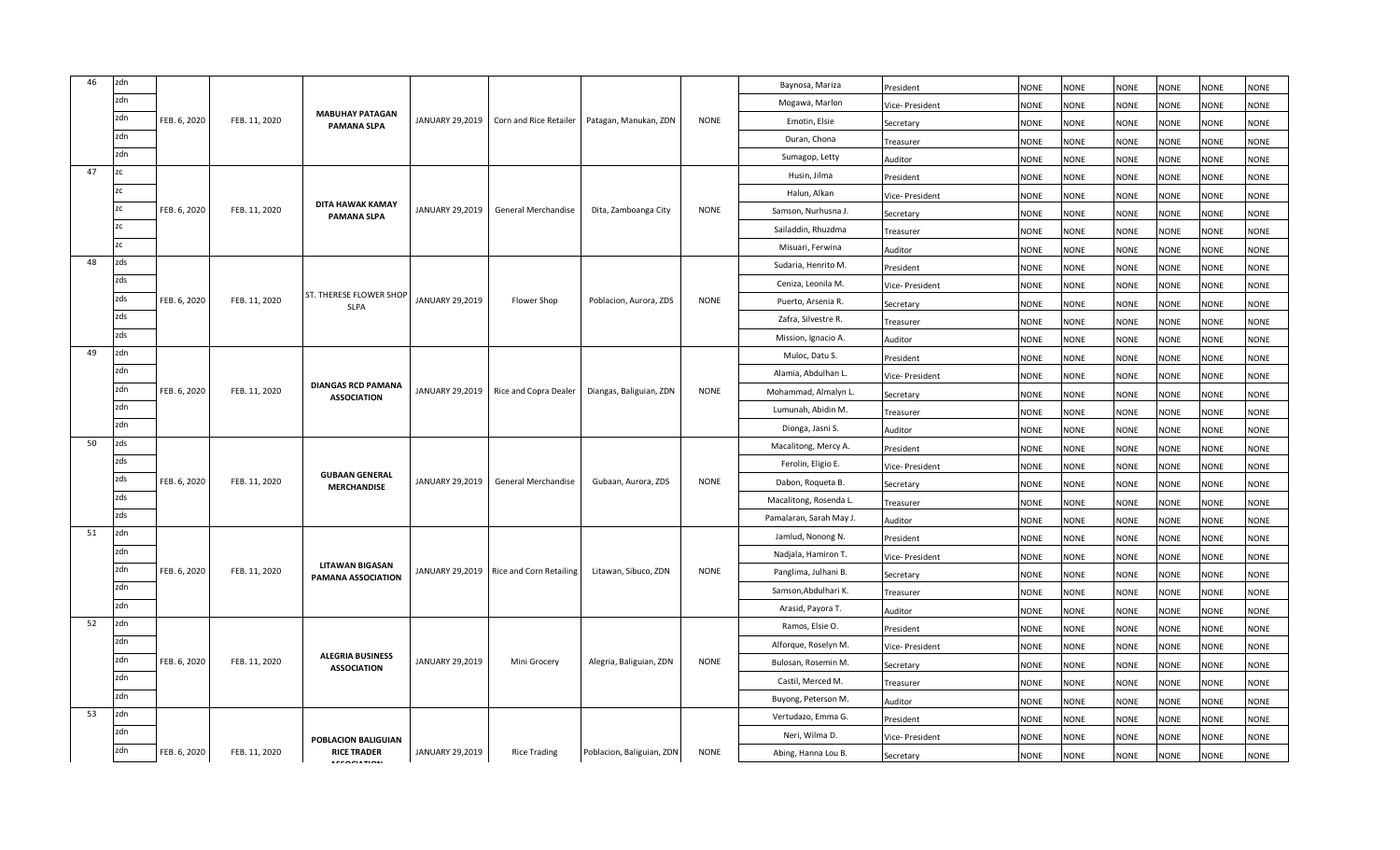|    | zdn |              |               | <b>ASSOCIATION</b>                                       |                 |                                          |                                 |             | Razo, Edwina E.          | Treasurer       | <b>NONE</b> | <b>NONE</b> | NONE        | <b>NONE</b> | <b>NONE</b> | <b>NONE</b> |
|----|-----|--------------|---------------|----------------------------------------------------------|-----------------|------------------------------------------|---------------------------------|-------------|--------------------------|-----------------|-------------|-------------|-------------|-------------|-------------|-------------|
|    | zdn |              |               |                                                          |                 |                                          |                                 |             | Jaena, Francis C.        | Auditor         | <b>NONE</b> | <b>NONE</b> | <b>NONE</b> | <b>NONE</b> | <b>NONE</b> | <b>NONE</b> |
| 54 | zsp |              |               |                                                          |                 |                                          |                                 |             | Jangad, Gabriel N.       | President       | <b>NONE</b> | <b>NONE</b> | <b>NONE</b> | NONE        | <b>NONE</b> | <b>NONE</b> |
|    | zsp |              |               | <b>AMPING CATIPAN</b>                                    |                 |                                          |                                 |             | Canoy, Jessie F.         | Vice- President | <b>NONE</b> | <b>NONE</b> | <b>NONE</b> | <b>NONE</b> | <b>NONE</b> | <b>NONE</b> |
|    | zsp | FEB. 6, 2020 | FEB. 11, 2020 | <b>PAMANA SLP</b>                                        | JANUARY 29,2019 | Mini Mart                                | Catipay, Zamboanga<br>Sibugay   | <b>NONE</b> | Lumacang, Ma. Faith      | Secretary       | <b>NONE</b> | <b>NONE</b> | <b>NONE</b> | <b>NONE</b> | <b>NONE</b> | <b>NONE</b> |
|    | zsp |              |               | <b>ASSOCIATION</b>                                       |                 |                                          |                                 |             | Montalban, Liza H.       | Treasurer       | <b>NONE</b> | NONE        | <b>NONE</b> | <b>NONE</b> | <b>NONE</b> | <b>NONE</b> |
|    | zsp |              |               |                                                          |                 |                                          |                                 |             | Ocao, Joan G.            | Auditor         | <b>NONE</b> | <b>NONE</b> | <b>NONE</b> | <b>NONE</b> | <b>NONE</b> | <b>NONE</b> |
| 55 | zsp |              |               |                                                          |                 |                                          |                                 |             | Tecson, Mary Ann R.      | President       | <b>NONE</b> | <b>NONE</b> | <b>NONE</b> | <b>NONE</b> | <b>NONE</b> | <b>NONE</b> |
|    | zsp |              |               | <b>TIMBAWAN PAMANA</b>                                   |                 |                                          |                                 |             | Mustapa, Amsera S.       | Vice- President | <b>NONE</b> | <b>NONE</b> | NONE        | <b>NONE</b> | <b>NONE</b> | <b>NONE</b> |
|    | zsp | FEB. 6, 2020 | FEB. 11, 2020 | SUSTAINABLE LIVELIHOOD                                   | JANUARY 29,2019 | Wholesale/Retail-<br>General Merchandise | Timbabawan, ZSP                 | <b>NONE</b> | Asma, Musaiya M.         | Secretary       | <b>NONE</b> | <b>NONE</b> | <b>NONE</b> | <b>NONE</b> | <b>NONE</b> | <b>NONE</b> |
|    | zsp |              |               | PROGRAM ASSOCIATION                                      |                 |                                          |                                 |             | Balaod, Eufema B.        | Treasurer       | <b>NONE</b> | NONE        | <b>NONE</b> | NONE        | <b>NONE</b> | <b>NONE</b> |
|    | zsp |              |               |                                                          |                 |                                          |                                 |             | Tecson, Milven R.        | Auditor         | <b>NONE</b> | <b>NONE</b> | <b>NONE</b> | <b>NONE</b> | <b>NONE</b> | <b>NONE</b> |
| 56 | zds |              |               |                                                          |                 |                                          |                                 |             | Bernales, Mila C.        | President       | NONE        | <b>NONE</b> | <b>NONE</b> | NONE        | <b>NONE</b> | <b>NONE</b> |
|    | zds |              |               |                                                          |                 |                                          |                                 |             | Vergas, imelda B.        | Vice- President | NONE        | <b>NONE</b> | <b>NONE</b> | NONE        | <b>NONE</b> | <b>NONE</b> |
|    | zds | FEB. 6, 2020 | FEB. 11, 2020 | <b>DUMALIAN PAMANA SLP</b><br><b>ASSOCIATION</b>         | JANUARY 29,2019 | General Merchandise                      | Dumalian, San Miguel,<br>ZDS    | <b>NONE</b> | Panuncillon, Jema C.     | Secretary       | <b>NONE</b> | <b>NONE</b> | <b>NONE</b> | <b>NONE</b> | <b>NONE</b> | <b>NONE</b> |
|    | zds |              |               |                                                          |                 |                                          |                                 |             | Medina, Melba N.         | Treasurer       | <b>NONE</b> | <b>NONE</b> | <b>NONE</b> | <b>NONE</b> | <b>NONE</b> | <b>NONE</b> |
|    | zds |              |               |                                                          |                 |                                          |                                 |             | Villahermosa, Emiliia S. | Auditor         | <b>NONE</b> | <b>NONE</b> | NONE        | <b>NONE</b> | <b>NONE</b> | <b>NONE</b> |
| 57 | zds |              |               |                                                          |                 |                                          |                                 |             | Antubo, Rolito B.        | President       | <b>NONE</b> | NONE        | NONE        | <b>NONE</b> | <b>NONE</b> | <b>NONE</b> |
|    | zds |              |               |                                                          |                 |                                          |                                 |             | Cristina Malalay         | Vice- President | <b>NONE</b> | NONE        | NONE        | NONE        | <b>NONE</b> | <b>NONE</b> |
|    | zds | FEB. 6, 2020 | FEB. 11, 2020 | <b>GASA MATAPAT PAMANA</b><br><b>SLPA</b>                | JANUARY 29,2019 | General Merchandise                      | Gasa, Lakewood, ZDS             | <b>NONE</b> | Andawig, Janeth          | Secretary       | <b>NONE</b> | <b>NONE</b> | <b>NONE</b> | NONE        | <b>NONE</b> | <b>NONE</b> |
|    | zds |              |               |                                                          |                 |                                          |                                 |             | Manalo, Evelyn B.        | Treasurer       | <b>NONE</b> | <b>NONE</b> | <b>NONE</b> | <b>NONE</b> | <b>NONE</b> | <b>NONE</b> |
|    | zds |              |               |                                                          |                 |                                          |                                 |             | Dodoyan, Ray Jane        | Auditor         | <b>NONE</b> | <b>NONE</b> | <b>NONE</b> | <b>NONE</b> | <b>NONE</b> | <b>NONE</b> |
| 58 | zds |              |               |                                                          |                 |                                          |                                 |             | Sanico, Julito M.        | President       | <b>NONE</b> | <b>NONE</b> | <b>NONE</b> | NONE        | <b>NONE</b> | <b>NONE</b> |
|    | zds |              |               |                                                          |                 |                                          |                                 |             | Gumangay, Rowena R.      | Vice- President | <b>NONE</b> | <b>NONE</b> | <b>NONE</b> | <b>NONE</b> | <b>NONE</b> | <b>NONE</b> |
|    | zds | FEB. 6, 2020 | FEB. 11, 2020 | NAZARETH AGRI-SUPPLY<br><b>PAMANA SLPA</b>               | JANUARY 29,2019 | <b>Agricultural Supply</b>               | Nazareth, Sergio<br>Osmena, ZDN | <b>NONE</b> | Dagumbal, Julieta        | Secretary       | <b>NONE</b> | <b>NONE</b> | <b>NONE</b> | <b>NONE</b> | <b>NONE</b> | <b>NONE</b> |
|    | zds |              |               |                                                          |                 |                                          |                                 |             | Tubot, Julieta S.        | Treasurer       | NONE        | <b>NONE</b> | <b>NONE</b> | NONE        | <b>NONE</b> | <b>NONE</b> |
|    | zds |              |               |                                                          |                 |                                          |                                 |             | Galizag, Mareza R.       | Auditor         | <b>NONE</b> | NONE        | <b>NONE</b> | NONE        | <b>NONE</b> | <b>NONE</b> |
| 59 | zsp |              |               |                                                          |                 |                                          |                                 |             | Briceno, Richard B.      | President       | <b>NONE</b> | <b>NONE</b> | <b>NONE</b> | <b>NONE</b> | <b>NONE</b> | <b>NONE</b> |
|    | zsp |              |               | POBLACION LIBERTAD                                       |                 |                                          |                                 |             | Udjan, Jubaira U.        | Vice- President | <b>NONE</b> | <b>NONE</b> | <b>NONE</b> | <b>NONE</b> | <b>NONE</b> | <b>NONE</b> |
|    | zsp | FEB. 6, 2020 | FEB. 11, 2020 | <b>PAMANA SUSTAINABLE</b><br>LIVELIHOOD PROGRAM          | JANUARY 29,2019 | Wholesale/Retail-<br>General Merchandise | Poblacion, Libertad, ZSP        | <b>NONE</b> | Lara, Mirasol P.         | Secretary       | <b>NONE</b> | <b>NONE</b> | <b>NONE</b> | <b>NONE</b> | <b>NONE</b> | <b>NONE</b> |
|    | zsp |              |               | <b>ASSOCIATION</b>                                       |                 |                                          |                                 |             | Lapa, Aleda A.           | Treasurer       | <b>NONE</b> | <b>NONE</b> | <b>NONE</b> | <b>NONE</b> | <b>NONE</b> | <b>NONE</b> |
|    | zsp |              |               |                                                          |                 |                                          |                                 |             | Quinto, Gilda L.         | Auditor         | <b>NONE</b> | <b>NONE</b> | <b>NONE</b> | NONE        | <b>NONE</b> | <b>NONE</b> |
| 60 | zdn |              |               |                                                          |                 |                                          |                                 |             | Abdulmari, Ada A.        | President       | <b>NONE</b> | <b>NONE</b> | <b>NONE</b> | <b>NONE</b> | <b>NONE</b> | <b>NONE</b> |
|    | zdn |              |               |                                                          |                 |                                          |                                 |             | Sallangan, nurkisa A.    | Vice- President | <b>NONE</b> | NONE        | <b>NONE</b> | <b>NONE</b> | <b>NONE</b> | <b>NONE</b> |
|    | zdn | FEB. 6, 2020 | FEB. 11, 2020 | <b>MALABUHANGIN AGRI-</b><br><b>BUSINESS PAMANA SLPA</b> | JANUARY 29,2019 | Buy and Sell<br>Agricultural product     | Malambuhyangin,<br>Siocon, ZDN  | <b>NONE</b> | Tungayao, Ridzmar S.     | Secretary       | <b>NONE</b> | NONE        | <b>NONE</b> | <b>NONE</b> | <b>NONE</b> | <b>NONE</b> |
|    | zdn |              |               |                                                          |                 |                                          |                                 |             | Abdulmari, Omar n.       | Treasurer       | <b>NONE</b> | <b>NONE</b> | <b>NONE</b> | <b>NONE</b> | <b>NONE</b> | <b>NONE</b> |
|    | zdn |              |               |                                                          |                 |                                          |                                 |             | Tamiang, Halima M.       | Auditor         | <b>NONE</b> | <b>NONE</b> | <b>NONE</b> | <b>NONE</b> | <b>NONE</b> | <b>NONE</b> |
| 61 | zdn |              |               |                                                          |                 |                                          |                                 |             | Ode, Salmiya A.          | President       | <b>NONE</b> | <b>NONE</b> | <b>NONE</b> | <b>NONE</b> | <b>NONE</b> | <b>NONE</b> |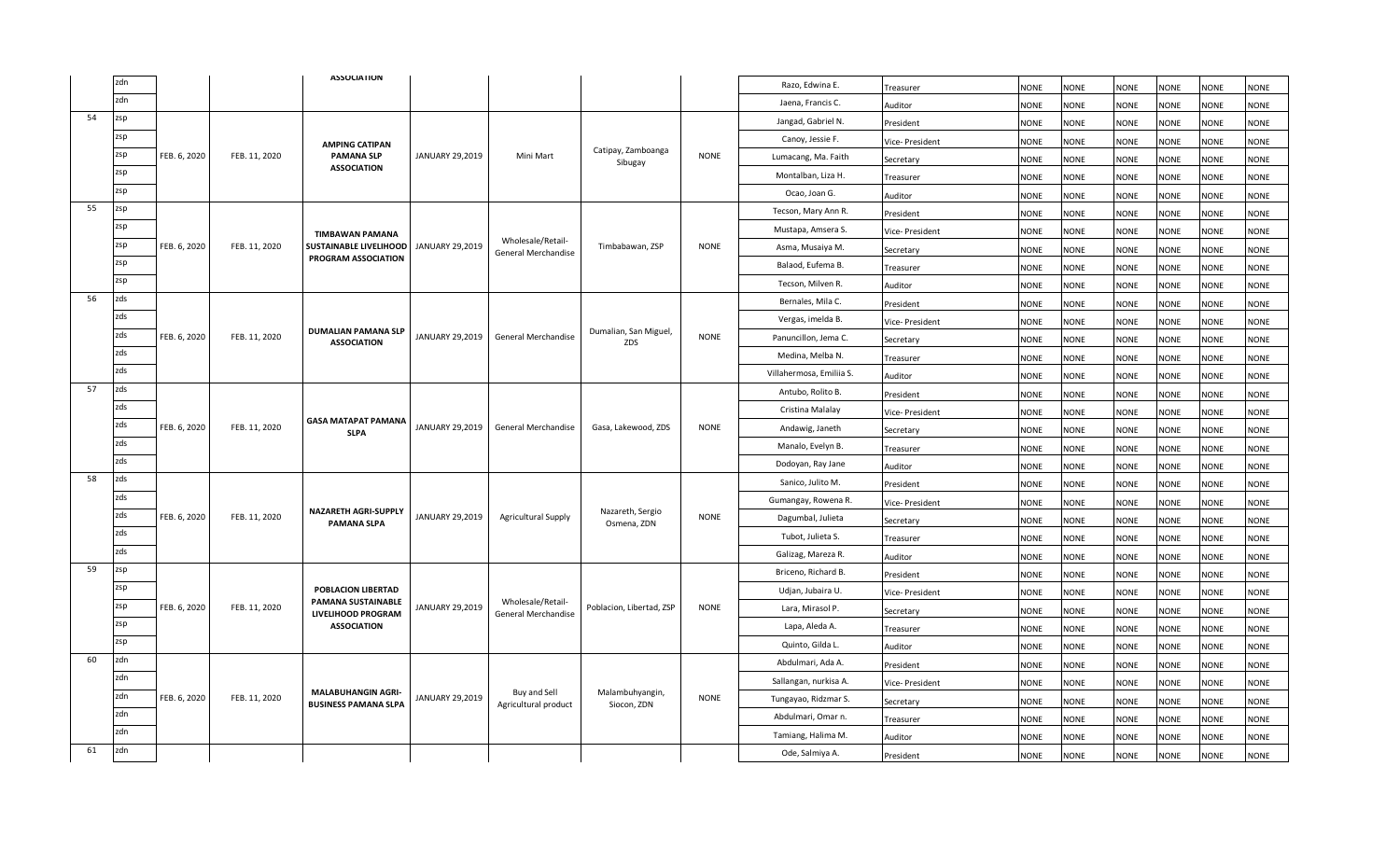|    | zdn                |              |               |                                                      |                 |                                     |                          |             | Bacundo, Jermina A.                      | Vice- President             | <b>NONE</b>                | <b>NONE</b>         | <b>NONE</b>                | <b>NONE</b>                | <b>NONE</b>                | <b>NONE</b>                |
|----|--------------------|--------------|---------------|------------------------------------------------------|-----------------|-------------------------------------|--------------------------|-------------|------------------------------------------|-----------------------------|----------------------------|---------------------|----------------------------|----------------------------|----------------------------|----------------------------|
|    | zdn                | FEB. 6, 2020 | FEB. 11, 2020 | <b>CULASIAN BIGASAN SLPA</b>                         | JANUARY 29,2019 | Bigasan                             | Culasian, Sirawai, ZDN   | <b>NONE</b> | Baid, Norcia D.                          | Secretary                   | <b>NONE</b>                | <b>NONE</b>         | <b>NONE</b>                | <b>NONE</b>                | <b>NONE</b>                | <b>NONE</b>                |
|    | zdn                |              |               |                                                      |                 |                                     |                          |             | Pangilinan, Handa S.                     | Treasurer                   | <b>NONE</b>                | NONE                | NONE                       | <b>NONE</b>                | <b>NONE</b>                | <b>NONE</b>                |
|    | zdn                |              |               |                                                      |                 |                                     |                          |             | Sande, Saripa O.                         | Auditor                     | <b>NONE</b>                | <b>NONE</b>         | <b>NONE</b>                | <b>NONE</b>                | <b>NONE</b>                | <b>NONE</b>                |
| 62 | zds                |              |               |                                                      |                 |                                     |                          |             | Bucol, Analou                            | President                   | <b>NONE</b>                | <b>NONE</b>         | <b>NONE</b>                | <b>NONE</b>                | <b>NONE</b>                | <b>NONE</b>                |
|    | zds                |              |               |                                                      |                 |                                     |                          |             | Lagumbay, Elicio                         | Vice- President             | <b>NONE</b>                | NONE                | <b>NONE</b>                | <b>NONE</b>                | <b>NONE</b>                | <b>NONE</b>                |
|    | zds                | FEB. 6, 2020 | FEB. 11, 2020 | OCAPAN PAMANA SLPA                                   | JANUARY 29,2019 | General Merchandise                 | Ocapan, San Migeul, ZDS  | <b>NONE</b> | Edulan, Arjane                           | Secretary                   | <b>NONE</b>                | <b>NONE</b>         | <b>NONE</b>                | <b>NONE</b>                | <b>NONE</b>                | <b>NONE</b>                |
|    | zds                |              |               |                                                      |                 |                                     |                          |             | Abansado, Renelin                        | Treasurer                   | <b>NONE</b>                | <b>NONE</b>         | <b>NONE</b>                | <b>NONE</b>                | <b>NONE</b>                | <b>NONE</b>                |
|    | zds                |              |               |                                                      |                 |                                     |                          |             | Sabacahan, Ernesto                       | Auditor                     | <b>NONE</b>                | <b>NONE</b>         | <b>NONE</b>                | <b>NONE</b>                | <b>NONE</b>                | <b>NONE</b>                |
| 63 | zdn                |              |               |                                                      |                 |                                     |                          |             | Tambobong, Jelito A.                     | President                   | <b>NONE</b>                | <b>NONE</b>         | <b>NONE</b>                | <b>NONE</b>                | <b>NONE</b>                | <b>NONE</b>                |
|    | zdn                |              |               |                                                      |                 |                                     |                          |             | Libot, Samuel A.                         | Vice- President             | <b>NONE</b>                | <b>NONE</b>         | <b>NONE</b>                | <b>NONE</b>                | <b>NONE</b>                | <b>NONE</b>                |
|    | zdn                | FEB. 6, 2020 | FEB. 11, 2020 | <b>PANAMPALAY GROCERY</b><br><b>STORE SLP PAMANA</b> | JANUARY 29,2019 | Grocery Store                       | Panampalay, Roxas, ZDN   | <b>NONE</b> | Ganduyo, Joanna                          | Secretary                   | <b>NONE</b>                | NONE                | NONE                       | <b>NONE</b>                | <b>NONE</b>                | <b>NONE</b>                |
|    | zdn                |              |               | <b>ASSOCIATION</b>                                   |                 |                                     |                          |             | Tusing, Renalyn                          |                             | <b>NONE</b>                | <b>NONE</b>         | <b>NONE</b>                | <b>NONE</b>                | <b>NONE</b>                | <b>NONE</b>                |
|    | zdn                |              |               |                                                      |                 |                                     |                          |             | Dalap, Jimmy S.                          | Treasurer                   |                            |                     |                            |                            |                            |                            |
| 64 | zsp                |              |               |                                                      |                 |                                     |                          |             | Adanes, Leonila B.                       | Auditor                     | <b>NONE</b>                | <b>NONE</b>         | <b>NONE</b>                | <b>NONE</b>                | <b>NONE</b>                | <b>NONE</b>                |
|    | zsp                |              |               |                                                      |                 |                                     |                          |             |                                          | President                   | <b>NONE</b>                | <b>NONE</b>         | <b>NONE</b>                | <b>NONE</b>                | <b>NONE</b>                | <b>NONE</b>                |
|    | zsp                |              |               | <b>PRINCESA SUMAMA</b>                               |                 |                                     |                          |             | Ompoy, Roselyn P.                        | Vice-President              | <b>NONE</b>                | <b>NONE</b>         | <b>NONE</b>                | <b>NONE</b>                | <b>NONE</b>                | <b>NONE</b>                |
|    | zsp                | FEB. 6, 2020 | FEB. 11, 2020 | <b>BIGASAN SUPPLY</b><br>PAMANA ASSOCIATION          | JANUARY 29,2019 | <b>Bigasan Supply</b>               | PRINCESA SUMAMA, ZSP     | <b>NONE</b> | Paalisbo, Melanie                        | Secretary                   | <b>NONE</b>                | <b>NONE</b>         | <b>NONE</b>                | <b>NONE</b>                | <b>NONE</b>                | <b>NONE</b>                |
|    |                    |              |               |                                                      |                 |                                     |                          |             | Sauclom, Jerrelyn B.                     | Treasurer                   | <b>NONE</b>                | <b>NONE</b>         | <b>NONE</b>                | <b>NONE</b>                | <b>NONE</b>                | <b>NONE</b>                |
|    | zsp                |              |               |                                                      |                 |                                     |                          |             | Vertudazo, Flordelyn                     | Auditor                     | <b>NONE</b>                | <b>NONE</b>         | <b>NONE</b>                | <b>NONE</b>                | <b>NONE</b>                | <b>NONE</b>                |
| 65 | zsp                |              |               |                                                      |                 |                                     |                          |             | Jalmah. Amil E.                          | President                   | <b>NONE</b>                | NONE                | <b>NONE</b>                | <b>NONE</b>                | <b>NONE</b>                | <b>NONE</b>                |
|    | zsp                |              |               | <b>KASIGPITAN PAMANA</b>                             |                 |                                     |                          |             | Monterola, Luciana P.                    | Vice- President             | <b>NONE</b>                | <b>NONE</b>         | <b>NONE</b>                | <b>NONE</b>                | <b>NONE</b>                | <b>NONE</b>                |
|    | zsp                | FEB. 6, 2020 | FEB. 11, 2020 | <b>SLPA</b>                                          | JANUARY 29,2019 | Rice and Corn Trading               | Kasigpitan, Talusan, ZSP | <b>NONE</b> | Andrin, Lomar P.                         | Secretary                   | <b>NONE</b>                | <b>NONE</b>         | <b>NONE</b>                | <b>NONE</b>                | <b>NONE</b>                | <b>NONE</b>                |
|    | zsp                |              |               |                                                      |                 |                                     |                          |             | Jawad, Nies p.                           | Treasurer                   | <b>NONE</b>                | <b>NONE</b>         | <b>NONE</b>                | <b>NONE</b>                | <b>NONE</b>                | <b>NONE</b>                |
|    | zsp                |              |               |                                                      |                 |                                     |                          |             | Abbas, Aisa A.                           | Auditor                     | NONE                       | NONE                | NONE                       | <b>NONE</b>                | <b>NONE</b>                | <b>NONE</b>                |
| 66 | zdn                |              |               |                                                      |                 |                                     |                          | <b>NONE</b> | Antao, Letecia A.                        | President                   | <b>NONE</b>                | <b>NONE</b>         | <b>NONE</b>                | <b>NONE</b>                | <b>NONE</b>                | <b>NONE</b>                |
|    | zdn                |              |               | <b>BIGASAN NG BAYAN AND</b>                          |                 |                                     |                          |             | Atillo, Juliet B.                        | /ice- President             | <b>NONE</b>                | <b>NONE</b>         | <b>NONE</b>                | <b>NONE</b>                | <b>NONE</b>                | <b>NONE</b>                |
|    | zdn                | FEB. 6, 2020 | FEB. 11, 2020 | <b>GROCERY STORE PAMANA</b>                          | JANUARY 29,2019 | Bigasan ng Bayan &<br>grocery Store | Lanawan, Salug, ZDN      |             | Balucos, Jessa E.                        | Secretary                   | <b>NONE</b>                | <b>NONE</b>         | <b>NONE</b>                | <b>NONE</b>                | <b>NONE</b>                | <b>NONE</b>                |
|    | zdn                |              |               | <b>ASSOCIATION</b>                                   |                 |                                     |                          |             | Danila, Winston O.                       | Treasurer                   | <b>NONE</b>                | NONE                | <b>NONE</b>                | <b>NONE</b>                | <b>NONE</b>                | <b>NONE</b>                |
|    | zdn                |              |               |                                                      |                 |                                     |                          |             | Gatchalan, Jayson P.                     | Auditor                     | <b>NONE</b>                | NONE                | <b>NONE</b>                | <b>NONE</b>                | <b>NONE</b>                | <b>NONE</b>                |
| 67 | <b>ZS</b>          |              |               |                                                      |                 |                                     |                          | <b>NONE</b> | Eliza S. Lacsado                         | President                   | <b>NONE</b>                | <b>NONE</b>         | <b>NONE</b>                | <b>NONE</b>                | <b>NONE</b>                | <b>NONE</b>                |
|    | ZS                 |              |               | <b>BUALAN RICE AND CORN</b>                          |                 |                                     | Bualan, Kumalarang,      |             | LEonila Balatero                         | Vice president              | <b>NONE</b>                | NONE                | <b>NONE</b>                | <b>NONE</b>                | <b>NONE</b>                | <b>NONE</b>                |
|    | ZS                 | FEB. 6, 2020 | FEB. 11, 2020 | <b>SLPA</b>                                          | JAN. 29, 2020   | Bigasan                             | Zamboanga del Sur        |             | Hadia Palada                             | secretary                   | <b>NONE</b>                | <b>NONE</b>         | NONE                       | <b>NONE</b>                | <b>NONE</b>                | <b>NONE</b>                |
|    | ZS                 |              |               |                                                      |                 |                                     |                          |             | Hermilyn Conol                           | Treasurer                   | <b>NONE</b>                | <b>NONE</b>         | <b>NONE</b>                | <b>NONE</b>                | <b>NONE</b>                | <b>NONE</b>                |
|    | ZS                 |              |               |                                                      |                 |                                     |                          |             | Cyrel Asilum                             | auditor                     | <b>NONE</b>                | <b>NONE</b>         | <b>NONE</b>                | <b>NONE</b>                | <b>NONE</b>                | <b>NONE</b>                |
| 68 | Sibugay            |              |               |                                                      |                 |                                     |                          | <b>NONE</b> | Reynaldo Loquinario                      | President                   | <b>NONE</b>                | <b>NONE</b>         | <b>NONE</b>                | <b>NONE</b>                | <b>NONE</b>                | <b>NONE</b>                |
|    | Sibugay            | FEB. 6, 2020 | FEB. 11, 2020 | <b>MALIGAYA MINI MART</b>                            | JAN. 29, 2020   | Mini Mart                           | Maligaya, Siay,          |             | Lolita Polbos                            | Vice president<br>Treasurer | <b>NONE</b><br><b>NONE</b> | NONE<br><b>NONE</b> | <b>NONE</b><br><b>NONE</b> | <b>NONE</b><br><b>NONE</b> | <b>NONE</b><br><b>NONE</b> | <b>NONE</b><br><b>NONE</b> |
|    | Sibugay<br>Sibugay |              |               | PAMANA ASSOCIATION                                   |                 |                                     | Zamboanga Sibugay        |             | Maria Luz Taghap<br>Ladylyn Duhaylungsod | auditor                     | <b>NONE</b>                | NONE                | <b>NONE</b>                | <b>NONE</b>                | <b>NONE</b>                | <b>NONE</b>                |
|    | Sibugay            |              |               |                                                      |                 |                                     |                          |             | Margalyn Balde                           | secretary                   | <b>NONE</b>                | NONE                | NONE                       | <b>NONE</b>                | <b>NONE</b>                | <b>NONE</b>                |
| 69 | Sibugay            |              |               |                                                      |                 |                                     |                          | <b>NONE</b> | Carmelito Omping                         | President                   | <b>NONE</b>                | NONE                | <b>NONE</b>                | <b>NONE</b>                | <b>NONE</b>                | <b>NONE</b>                |
|    | Sibugay            |              |               |                                                      |                 |                                     |                          |             | Irine delos Santos                       | Vice president              | <b>NONE</b>                | <b>NONE</b>         | <b>NONE</b>                | <b>NONE</b>                | <b>NONE</b>                | <b>NONE</b>                |
|    | Sibugay            | FEB. 6, 2020 | FEB. 11, 2020 | <b>BANKER PAMANA SLP</b>                             | JAN. 29, 2020   | Grocery wholesale and               | Brgy. Banker, Kabasalan, |             | Cherry Joy Sumilhig                      | secretary                   | <b>NONE</b>                | <b>NONE</b>         | <b>NONE</b>                | <b>NONE</b>                | <b>NONE</b>                | <b>NONE</b>                |
|    | Sibugay            |              |               | <b>ASSOCIATION</b>                                   |                 | Retail                              | Zamboanga Sibugay        |             | Elisa Gomera                             | Treasurer                   | <b>NONE</b>                | <b>NONE</b>         | <b>NONE</b>                | <b>NONE</b>                | <b>NONE</b>                | <b>NONE</b>                |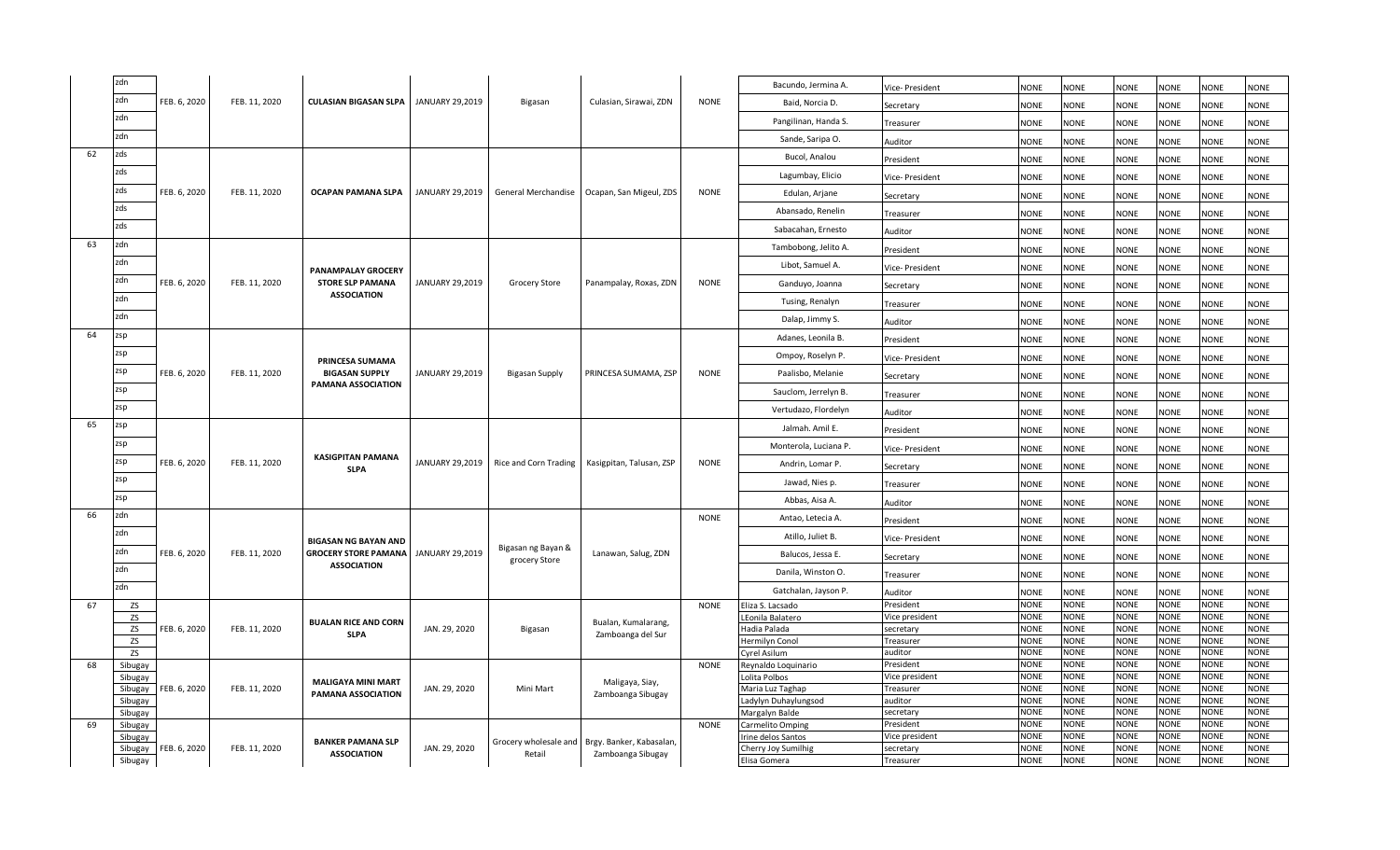|    | Sibugay   |              |               |                             |               |                                |                          |             | Gloria Diaz             | Auditor        | <b>NONE</b> | <b>NONE</b> | <b>NONE</b> | <b>NONE</b> | <b>NONE</b> | <b>NONE</b> |
|----|-----------|--------------|---------------|-----------------------------|---------------|--------------------------------|--------------------------|-------------|-------------------------|----------------|-------------|-------------|-------------|-------------|-------------|-------------|
| 70 | ZC        |              |               |                             |               |                                |                          | <b>NONE</b> | <b>Mariam Napalcruz</b> | President      | <b>NONE</b> | <b>NONE</b> | <b>NONE</b> | <b>NONE</b> | <b>NONE</b> | <b>NONE</b> |
|    | ZC        |              |               | <b>TUMITUS LIVELIHOOD</b>   |               | <b>Rice Retailing Cum Mini</b> |                          |             | Musa Hussin             | Vice president | <b>NONE</b> | <b>NONE</b> | <b>NONE</b> | <b>NONE</b> | <b>NONE</b> | <b>NONE</b> |
|    | ZC        | FEB. 6, 2020 | FEB. 11, 2020 | <b>PAMANA ASSOCIATION</b>   | JAN. 29, 2020 | mart                           | Tumitus, Zamboanga City  |             | Benhar Usman            | Secretary      | <b>NONE</b> | <b>NONE</b> | <b>NONE</b> | <b>NONE</b> | <b>NONE</b> | <b>NONE</b> |
|    | ZC        |              |               |                             |               |                                |                          |             | Amsid Bayani            | Treasurer      | <b>NONE</b> | <b>NONE</b> | <b>NONE</b> | <b>NONE</b> | <b>NONE</b> | <b>NONE</b> |
|    | ZC        |              |               |                             |               |                                |                          |             | <b>Nidzfar Dunda</b>    | Auditor        | <b>NONE</b> | <b>NONE</b> | <b>NONE</b> | <b>NONE</b> | <b>NONE</b> | <b>NONE</b> |
| 71 | ZC        |              |               |                             |               |                                |                          | <b>NONE</b> | Saring Mohammad Nul     | President      | <b>NONE</b> | <b>NONE</b> | <b>NONE</b> | <b>NONE</b> | <b>NONE</b> | <b>NONE</b> |
|    | ZC        |              |               |                             |               |                                |                          |             | Yasher Jainuddin        | Vice president | <b>NONE</b> | <b>NONE</b> | <b>NONE</b> | <b>NONE</b> | <b>NONE</b> | <b>NONE</b> |
|    | ZC        | FEB. 6, 2020 | FEB. 11, 2020 | <b>TIGTABON FISHERFOLKS</b> | JAN. 29, 2020 | Buy and Sell Agar Agar         | Tigtabon, Zamboanga      |             | Mudima Daud             | secretary      | <b>NONE</b> | <b>NONE</b> | <b>NONE</b> | <b>NONE</b> | <b>NONE</b> | <b>NONE</b> |
|    | ZC        |              |               |                             |               |                                | City                     |             | Marpua Jahalli          | Treasurei      | <b>NONE</b> | <b>NONE</b> | <b>NONE</b> | <b>NONE</b> | <b>NONE</b> | <b>NONE</b> |
|    | ZC        |              |               |                             |               |                                |                          |             | Hamja Hain              | Auditor        | <b>NONE</b> | <b>NONE</b> | <b>NONE</b> | <b>NONE</b> | <b>NONE</b> | <b>NONE</b> |
| 72 | ZN        |              |               |                             |               |                                |                          | <b>NONE</b> | saida Talasan           | President      | <b>NONE</b> | <b>NONE</b> | <b>NONE</b> | <b>NONE</b> | <b>NONE</b> | <b>NONE</b> |
|    | ZN        |              |               |                             |               |                                |                          |             | Remy Ronald Gonzales    | Vice president | <b>NONE</b> | <b>NONE</b> | <b>NONE</b> | <b>NONE</b> | <b>NONE</b> | <b>NONE</b> |
|    | ZN        | FEB. 6, 2020 | FEB. 11, 2020 | <b>LIMBONGA GODOD</b>       | JAN. 29, 2020 | Rice, Corn and grocery         | Brgy. Limbonga, Godod,   |             | Florita Fernandez       | secretary      | <b>NONE</b> | <b>NONE</b> | <b>NONE</b> | <b>NONE</b> | <b>NONE</b> | <b>NONE</b> |
|    | ZN        |              |               | <b>PAMANA SLPA</b>          |               | retailing                      | Zamboanga del Norte      |             | Rolie Marie Diabo       | Treasurer      | <b>NONE</b> | <b>NONE</b> | <b>NONE</b> | <b>NONE</b> | <b>NONE</b> | <b>NONE</b> |
|    | ZN        |              |               |                             |               |                                |                          |             | Joel Porferio           | Auditor        | <b>NONE</b> | <b>NONE</b> | <b>NONE</b> | <b>NONE</b> | <b>NONE</b> | <b>NONE</b> |
| 73 | ZN        |              |               |                             |               |                                |                          | <b>NONE</b> | Kelly Labial            | President      | <b>NONE</b> | <b>NONE</b> | NONE        | <b>NONE</b> | NONE        | <b>NONE</b> |
|    | ZN        |              |               |                             |               |                                |                          |             | Maing Alipon            | Vice president | <b>NONE</b> | <b>NONE</b> | <b>NONE</b> | <b>NONE</b> | <b>NONE</b> | <b>NONE</b> |
|    | ZN        | FEB. 6, 2020 | FEB. 11, 2020 | <b>ANONGAN PAMANA SLPA</b>  | JAN. 29, 2020 | Rice and Corn retailing        | Anongan, Sibuco,         |             | Raisa Saguiare          | secretary      | <b>NONE</b> | <b>NONE</b> | <b>NONE</b> | <b>NONE</b> | <b>NONE</b> | <b>VONE</b> |
|    | ZN        |              |               |                             |               |                                | Zamboagna del Norte      |             | Amerie Sarail           | Treasurer      | <b>NONE</b> | <b>NONE</b> | <b>NONE</b> | <b>NONE</b> | <b>NONE</b> | <b>NONE</b> |
|    | ZN        |              |               |                             |               |                                |                          |             | Aimar Callon            | Auditor        | <b>NONE</b> | <b>NONE</b> | <b>NONE</b> | <b>NONE</b> | <b>NONE</b> | <b>NONE</b> |
| 74 | <b>ZS</b> |              |               |                             |               |                                |                          | <b>NONE</b> | Darwin Gloria           | President      | <b>NONE</b> | <b>NONE</b> | <b>NONE</b> | <b>NONE</b> | <b>NONE</b> | <b>NONE</b> |
|    | ZS        |              |               |                             |               |                                |                          |             | Ceselia Taruc           | Vice president | <b>NONE</b> | <b>NONE</b> | <b>NONE</b> | <b>NONE</b> | <b>NONE</b> | <b>NONE</b> |
|    | <b>ZS</b> | FEB. 6, 2020 | FEB. 11, 2020 | <b>DAO-AN PAMANA SLPA</b>   | JAN. 29, 2020 | Agrivet supplies               | Dao-an, San Miguel,      |             | Generosa Tumogsoc       | secretary      | <b>NONE</b> | <b>NONE</b> | <b>NONE</b> | <b>NONE</b> | <b>NONE</b> | <b>NONE</b> |
|    | <b>ZS</b> |              |               |                             |               |                                | Zamboanga del Sur        |             | Consolacion Vidad       | Treasurer      | <b>NONE</b> | <b>NONE</b> | <b>NONE</b> | <b>NONE</b> | <b>NONE</b> | <b>NONE</b> |
|    | <b>ZS</b> |              |               |                             |               |                                |                          |             | anit Timpla             | Auditor        | <b>NONE</b> | <b>NONE</b> | <b>NONE</b> | <b>NONE</b> | <b>NONE</b> | <b>NONE</b> |
| 75 | ZN        |              |               |                             |               |                                |                          | <b>NONE</b> | Miraiya Gumanding       | President      | <b>NONE</b> | <b>NONE</b> | <b>NONE</b> | <b>NONE</b> | <b>NONE</b> | <b>NONE</b> |
|    | ZN        |              |               |                             |               |                                |                          |             | shaima Bongbog          | Vice president | <b>NONE</b> | <b>NONE</b> | <b>NONE</b> | <b>NONE</b> | <b>NONE</b> | <b>NONE</b> |
|    | ZN        | FEB. 6, 2020 | FEB. 11, 2020 | <b>PANGANURAN UNITED</b>    | JAN. 29, 2020 | Mini mart retailing            | Panganuran, Sibuco,      |             | Shelwa Pinagal          | secretary      | <b>NONE</b> | <b>NONE</b> | <b>NONE</b> | <b>NONE</b> | <b>NONE</b> | <b>NONE</b> |
|    | ZN        |              |               | <b>WOMEN'S ASSOCIATION</b>  |               |                                | Zamboanga del Norte      |             | Aina Apolinario         | Treasurer      | <b>NONE</b> | <b>NONE</b> | <b>NONE</b> | <b>NONE</b> | <b>NONE</b> | <b>NONE</b> |
|    | ZN        |              |               |                             |               |                                |                          |             | Jocelyn Sutchesa        | Auditor        | <b>NONE</b> | <b>NONE</b> | <b>NONE</b> | <b>NONE</b> | <b>NONE</b> | <b>NONE</b> |
| 76 | ZC        |              |               |                             |               |                                |                          | <b>NONE</b> | Vevelyn Calumno         | President      | <b>NONE</b> | <b>NONE</b> | <b>NONE</b> | <b>NONE</b> | <b>NONE</b> | <b>NONE</b> |
|    | ZC        |              |               |                             |               |                                |                          |             | Mary Ann Mabilog        | Vice president | <b>NONE</b> | <b>NONE</b> | <b>NONE</b> | <b>NONE</b> | <b>NONE</b> | <b>NONE</b> |
|    | ZC        | FEB. 6, 2020 | FEB. 11, 2020 | <b>RECODO PENINSULA</b>     | JAN. 29, 2020 | rice and grocery               | Recodo, Zamboanga City   |             | Erlin Bioco             | secretary      | <b>NONE</b> | <b>NONE</b> | <b>NONE</b> | <b>NONE</b> | <b>NONE</b> | <b>NONE</b> |
|    | ZC        |              |               | <b>PAMANA SLPA</b>          |               | retailing                      |                          |             | iezel Cabual            | Treasurer      | <b>NONE</b> | <b>NONE</b> | <b>NONE</b> | <b>NONE</b> | <b>NONE</b> | <b>NONE</b> |
|    | ZC        |              |               |                             |               |                                |                          |             | Lily Joy General        | Auditor        | <b>NONE</b> | <b>NONE</b> | <b>NONE</b> | <b>NONE</b> | <b>NONE</b> | <b>NONE</b> |
| 77 | Sibugay   |              |               |                             |               |                                |                          | <b>NONE</b> | anie Dablo              | President      | <b>NONE</b> | <b>NONE</b> | <b>NONE</b> | <b>NONE</b> | <b>NONE</b> | <b>NONE</b> |
|    | Sibugay   |              |               |                             |               |                                |                          |             | Emelyn Carido           | Vice president | <b>NONE</b> | <b>NONE</b> | <b>NONE</b> | <b>NONE</b> | <b>NONE</b> | <b>NONE</b> |
|    | Sibugay   | FEB. 6, 2020 | FEB. 11, 2020 | <b>NATAN MINI MART</b>      | JAN. 29, 2020 | Mini Mart                      | Natan, Diplahan,         |             | Jenelyn Sajulga         | secretary      | <b>NONE</b> | <b>NONE</b> | NONE        | <b>NONE</b> | <b>NONE</b> | <b>NONE</b> |
|    | Sibugay   |              |               | PAMANA ASSOCIATION          |               |                                | Zamboanga Sibugay        |             | Bredget Libor           | Treasurer      | <b>NONE</b> | <b>NONE</b> | <b>NONE</b> | <b>NONE</b> | <b>NONE</b> | <b>NONE</b> |
|    | Sibugay   |              |               |                             |               |                                |                          |             | Jose Culajara           | auditor        | <b>NONE</b> | <b>NONE</b> | <b>NONE</b> | <b>NONE</b> | <b>NONE</b> | <b>VONE</b> |
| 78 | ZN        |              |               |                             |               |                                |                          | <b>NONE</b> | Demetrio Opong          | President      | <b>NONE</b> | <b>NONE</b> | <b>NONE</b> | <b>NONE</b> | <b>NONE</b> | <b>NONE</b> |
|    | ZN        |              |               | <b>TANTINGON GROCERY</b>    |               |                                |                          |             | Kerwin baut             | Vice president | <b>NONE</b> | <b>NONE</b> | <b>NONE</b> | <b>NONE</b> | <b>NONE</b> | <b>NONE</b> |
|    | ZN        | FEB. 6, 2020 | FEB. 11, 2020 | <b>STORE SLP PAMANA</b>     | JAN. 29, 2020 | Grocery Store                  | Tantingon, Roxas,        |             | ludelyn Caloy           | secretary      | <b>NONE</b> | <b>NONE</b> | <b>NONE</b> | <b>NONE</b> | <b>NONE</b> | <b>NONE</b> |
|    | ZN        |              |               | <b>ASSOCIATION</b>          |               |                                | Zamboanga del Norte      |             | erome Santiago          | Treasurer      | <b>NONE</b> | <b>NONE</b> | <b>NONE</b> | <b>NONE</b> | <b>NONE</b> | <b>NONE</b> |
|    | ZN        |              |               |                             |               |                                |                          |             | Mary Grace Gotib        | Auditor        | <b>NONE</b> | <b>NONE</b> | <b>NONE</b> | <b>NONE</b> | <b>NONE</b> | <b>NONE</b> |
| 79 | ZS        |              |               |                             |               |                                |                          | <b>NONE</b> | Emilio alicaya          | President      | <b>NONE</b> | <b>NONE</b> | <b>NONE</b> | <b>NONE</b> | <b>NONE</b> | NONE        |
|    | ZS        |              |               | <b>LACARAYAN GENERAL</b>    |               |                                |                          |             | Therry Thama de Aquino  | Vice president | <b>NONE</b> | <b>NONE</b> | <b>NONE</b> | <b>NONE</b> | <b>NONE</b> | <b>NONE</b> |
|    | ZS        | FEB. 6, 2020 | FEB. 11, 2020 | <b>MERCHANDISE PAMANA</b>   | JAN. 29, 2020 | General Merchandise            | Brgy. Lacarayan, Tigbao, |             | Mary Joy de Aquino      | secretary      | <b>NONE</b> | <b>NONE</b> | <b>NONE</b> | <b>NONE</b> | <b>NONE</b> | <b>NONE</b> |
|    | ZS        |              |               | <b>SLP</b>                  |               |                                | Zamboanga del sur        |             | <b>Cheryl Badelles</b>  | Treasurer      | <b>NONE</b> | <b>NONE</b> | <b>NONE</b> | <b>NONE</b> | <b>NONE</b> | <b>NONE</b> |
|    | <b>ZS</b> |              |               |                             |               |                                |                          |             | Merlit de Aquino        | Auditor        | <b>NONE</b> | <b>NONE</b> | <b>NONE</b> | <b>NONE</b> | <b>NONE</b> | <b>NONE</b> |
| 80 | <b>ZS</b> |              |               |                             |               |                                |                          | <b>NONE</b> | lugie Placido           | President      | <b>NONE</b> | <b>NONE</b> | <b>NONE</b> | <b>NONE</b> | <b>NONE</b> | <b>NONE</b> |
|    | ZS        |              |               |                             |               |                                |                          |             | Arlyn Lao               | Vice president | <b>NONE</b> | <b>NONE</b> | <b>NONE</b> | <b>NONE</b> | <b>NONE</b> | <b>NONE</b> |
|    | <b>ZS</b> | FEB. 6, 2020 | FEB. 11, 2020 | <b>32 UNITY MERCHANDISE</b> | JAN. 29, 2020 | Minimart                       | Sambulawan, Dinas,       |             | Analyn Lopez            | Secretary      | <b>NONE</b> | <b>NONE</b> | <b>NONE</b> | <b>NONE</b> | <b>NONE</b> | <b>NONE</b> |
|    | ZS        |              |               | <b>SLPA</b>                 |               |                                | Zamboanga del Sur        |             | Ricky Corbita           | Treasurer      | <b>NONE</b> | <b>NONE</b> | <b>NONE</b> | <b>NONE</b> | <b>NONE</b> | <b>NONE</b> |
|    | ZS        |              |               |                             |               |                                |                          |             | oriah Anas              | Auditor        | <b>NONE</b> | <b>NONE</b> | NONE        | <b>NONE</b> | <b>NONE</b> | <b>NONE</b> |
| 81 | ZC        |              |               |                             |               |                                |                          | <b>NONE</b> | ocelyn Mangila          | President      | <b>NONE</b> | <b>NONE</b> | <b>NONE</b> | <b>NONE</b> | <b>NONE</b> | <b>NONE</b> |
|    | ZC        |              |               |                             |               |                                |                          |             | Rosa Barguid            | secretary      | <b>NONE</b> | <b>NONE</b> | <b>NONE</b> | <b>NONE</b> | <b>NONE</b> | <b>NONE</b> |
|    |           |              |               | VITALI PAG-ASA              |               | Provision of carnentry         |                          |             |                         |                |             |             |             |             |             |             |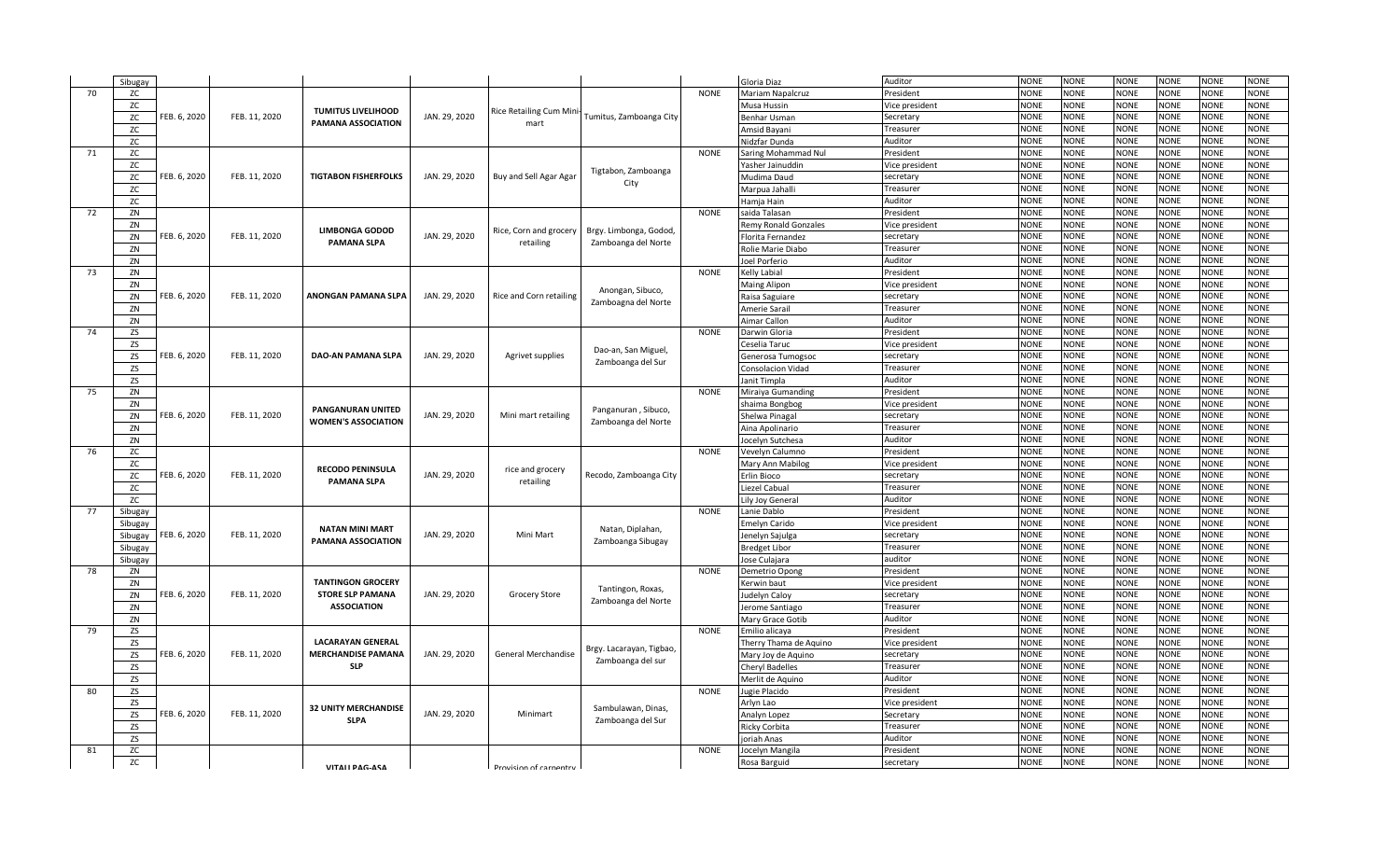|    |           |              |               | <b>VIINLIINVMJM</b>        |               | <b>TOYISION OF COLPETIU</b> |                          |             |                          |                       |             |             |             |             |             |             |
|----|-----------|--------------|---------------|----------------------------|---------------|-----------------------------|--------------------------|-------------|--------------------------|-----------------------|-------------|-------------|-------------|-------------|-------------|-------------|
|    | ZC        | FEB. 6, 2020 | FEB. 11, 2020 | <b>ASSOCIATION -3</b>      | JAN. 29, 2020 | tool kits                   | Vitali, Zamboanga City   |             | Alice Cabayacruz         | Treasurer             | <b>NONE</b> | <b>NONE</b> | <b>NONE</b> | <b>NONE</b> | <b>NONE</b> | <b>NONE</b> |
|    | ZC        |              |               |                            |               |                             |                          |             | manilyn salvador         | member                | <b>NONE</b> | <b>NONE</b> | <b>VONE</b> | <b>NONE</b> | <b>NONE</b> | <b>NONE</b> |
|    | ZC        |              |               |                            |               |                             |                          |             | Clarissa Delante         | member                | <b>NONE</b> | <b>NONE</b> | <b>VONE</b> | <b>NONE</b> | <b>NONE</b> | <b>NONE</b> |
| 82 | Sibugay   |              |               |                            |               |                             |                          | <b>NONE</b> | lerry Siarot             | President             | NONE        | <b>NONE</b> | VONE        | <b>NONE</b> | <b>NONE</b> | <b>NONE</b> |
|    | Sibugay   |              |               | SANTO NIÑO PAMANA SLP      |               |                             | Sto. Niño, Mabuhay,      |             | Alberto Fuyunan          | Vice president        | <b>NONE</b> | <b>NONE</b> | <b>NONE</b> | <b>NONE</b> | <b>NONE</b> | <b>NONE</b> |
|    | Sibugay   | FEB. 6, 2020 | FEB. 11, 2020 | <b>ASSOCIATION</b>         | JAN. 29, 2020 | Rice and Agrivet supply     |                          |             | Estrella Reroma          | Treasurer             | <b>NONE</b> | NONE        | <b>NONE</b> | <b>NONE</b> | NONE        | NONE        |
|    | Sibugay   |              |               |                            |               |                             | Zamboanga Sibugay        |             | Allan siarot             | Auditor               | <b>NONE</b> | <b>NONE</b> | <b>NONE</b> | <b>NONE</b> | <b>NONE</b> | <b>NONE</b> |
|    | Sibugay   |              |               |                            |               |                             |                          |             | uvelyn Siarot            | secretary             | NONE        | <b>JONE</b> | <b>VONE</b> | <b>NONE</b> | <b>NONE</b> | <b>NONE</b> |
| 83 | ZS        |              |               |                            |               |                             |                          | <b>NONE</b> | Mary Grace Canalija      | President             | <b>NONE</b> | <b>NONE</b> | <b>VONE</b> | <b>NONE</b> | <b>NONE</b> | <b>NONE</b> |
|    | ZS        |              |               |                            |               |                             |                          |             | Arnel Tablon             | Vice president        | <b>NONE</b> | NONE        | <b>VONE</b> | NONE        | NONE        | <b>NONE</b> |
|    | ZS        | FEB. 6, 2020 | FEB. 11, 2020 | <b>GUINICOLALAY PAMANA</b> | JAN. 29, 2020 | General Merchandise         | Guinicolalay, Dinas,     |             | Mary ann Quilo           | secretary             | NONE        | <b>NONE</b> | <b>VONE</b> | <b>NONE</b> | <b>NONE</b> | <b>NONE</b> |
|    | <b>ZS</b> |              |               | <b>SLPA</b>                |               |                             | Zamboanga del Sur        |             | Verlyn Digan             | Treasurer             | <b>NONE</b> | <b>NONE</b> | <b>NONE</b> | <b>NONE</b> | <b>NONE</b> | <b>NONE</b> |
|    | <b>ZS</b> |              |               |                            |               |                             |                          |             | shiela Barcinas          | Auditor               | <b>NONE</b> | NONE        | <b>NONE</b> | <b>NONE</b> | NONE        | <b>NONE</b> |
| 84 | ZC        |              |               |                            |               |                             |                          | <b>NONE</b> | Zayda Munap              | President             | <b>NONE</b> | <b>NONE</b> | <b>NONE</b> | <b>NONE</b> | <b>NONE</b> | <b>NONE</b> |
|    | ZC        |              |               |                            |               |                             |                          |             | lasida Casalin           | Vice president        | NONE        | NONE        | <b>VONE</b> | NONE        | NONE        | NONE        |
|    | ZC        | FEB. 6, 2020 | FEB. 11, 2020 | ARENA BLANCO PAMANA        | JAN. 29, 2020 | <b>Rice Retailing</b>       | Arena Blanco,            |             | Cathelyn Andan           | secretary             | <b>NONE</b> | NONE        | <b>NONE</b> | <b>NONE</b> | <b>NONE</b> | <b>NONE</b> |
|    | ZC        |              |               | <b>SLPA</b>                |               |                             | Zamboanga City           |             | umbra Jailani            | Treasurer             | <b>NONE</b> | <b>NONE</b> | <b>VONE</b> | <b>NONE</b> | <b>NONE</b> | <b>NONE</b> |
|    | <b>ZC</b> |              |               |                            |               |                             |                          |             |                          | Auditor               | <b>NONE</b> | <b>JONE</b> | <b>VONE</b> | <b>NONE</b> | <b>NONE</b> | <b>NONE</b> |
|    |           |              |               |                            |               |                             |                          |             | ulma Jawani              |                       | <b>NONE</b> | <b>NONE</b> | <b>VONE</b> | <b>NONE</b> | <b>NONE</b> | <b>NONE</b> |
| 85 | ZN        |              |               |                            |               |                             |                          | <b>NONE</b> | Gemmabe Sayson           | President             |             |             |             |             |             |             |
|    | ZN        |              |               | <b>BAGUMBAYAN AGRI-</b>    |               |                             | Bagumbayan, Sergio       |             | Marilyn Adantha          | VP internal           | <b>NONE</b> | <b>NONE</b> | <b>NONE</b> | <b>NONE</b> | <b>NONE</b> | <b>NONE</b> |
|    | ZN        | FEB. 6, 2020 | FEB. 11, 2020 | <b>SUPPLY PAMANA SLPA</b>  | JAN. 29, 2020 | <b>Agricultural Inputs</b>  | Osmeña, Zamboanga del    |             | Aniseta Angga            | VP external           | <b>NONE</b> | <b>NONE</b> | <b>VONE</b> | <b>NONE</b> | <b>NONE</b> | <b>NONE</b> |
|    | ZN        |              |               |                            |               |                             | Norte                    |             | ulieta Gandino           | secretary             | <b>NONE</b> | <b>NONE</b> | <b>VONE</b> | <b>NONE</b> | <b>NONE</b> | <b>NONE</b> |
|    | ZN        |              |               |                            |               |                             |                          |             | Rowena Rompas            | Treasurer             | <b>NONE</b> | <b>NONE</b> | <b>NONE</b> | <b>NONE</b> | <b>NONE</b> | <b>NONE</b> |
| 86 | <b>ZS</b> |              |               |                            |               |                             |                          | <b>NONE</b> | lizabeth Enecuela        | President             | <b>NONE</b> | <b>NONE</b> | <b>VONE</b> | <b>NONE</b> | <b>NONE</b> | <b>NONE</b> |
|    | <b>ZS</b> |              |               | DALAPAN BAKESHOP AND       |               | <b>Bakeshop and General</b> | Dalapan. Guipos,         |             | Gelean Pangate           | <b>Vice President</b> | <b>NONE</b> | <b>NONE</b> | <b>VONE</b> | <b>NONE</b> | <b>NONE</b> | <b>NONE</b> |
|    | ZS        | FEB. 6, 2020 | FEB. 11, 2020 | <b>GENERAL MERCHANDISE</b> | JAN. 29, 2020 | merchandise                 | Zamboanga del Sur        |             | Dauene Paex              | secretary             | <b>NONE</b> | <b>NONE</b> | <b>VONE</b> | <b>NONE</b> | <b>NONE</b> | <b>NONE</b> |
|    | <b>ZS</b> |              |               |                            |               |                             |                          |             | lvn Molina               | Treasurer             | <b>NONE</b> | <b>NONE</b> | <b>VONE</b> | <b>NONE</b> | <b>NONE</b> | <b>NONE</b> |
|    | ZS        |              |               |                            |               |                             |                          |             | Emelyn Salubod           | Auditor               | <b>NONE</b> | NONE        | <b>NONE</b> | <b>NONE</b> | <b>NONE</b> | <b>NONE</b> |
| 87 | ZS        |              |               |                            |               |                             |                          | <b>NONE</b> | Manilyn Lumondang        | President             | <b>NONE</b> | <b>NONE</b> | <b>VONE</b> | <b>NONE</b> | <b>NONE</b> | <b>NONE</b> |
|    | <b>ZS</b> |              |               | PAMANA DAGUM               |               |                             | Dagum, Lakewoood,        |             | Harma Kadil              | Vice president        | <b>NONE</b> | NONE        | NONE        | <b>NONE</b> | <b>NONE</b> | <b>NONE</b> |
|    | ZS        | FEB. 6, 2020 | FEB. 11, 2020 | <b>GENERAL MERCHANDISE</b> | JAN. 29, 2020 | General Merchandise         | Zamboanga del Sur        |             | aissa Galgan             | secretary             | <b>NONE</b> | <b>NONE</b> | <b>NONE</b> | <b>NONE</b> | <b>NONE</b> | <b>NONE</b> |
|    | <b>ZS</b> |              |               | <b>SLPA</b>                |               |                             |                          |             | larissa Galgan           | Treasurer             | NONE        | NONE        | VONE        | <b>NONE</b> | NONE        | NONE        |
|    | <b>ZS</b> |              |               |                            |               |                             |                          |             | Mary Ann Tagadiad        | auditor               | <b>NONE</b> | <b>NONE</b> | <b>VONE</b> | <b>NONE</b> | <b>NONE</b> | <b>NONE</b> |
| 88 | Sibugay   |              |               |                            |               |                             |                          | <b>NONE</b> | Raffy Balamo             | President             | <b>NONE</b> | <b>NONE</b> | <b>VONE</b> | <b>NONE</b> | <b>NONE</b> | <b>NONE</b> |
|    | Sibugay   |              |               | <b>MOALBOAL PAMANA</b>     |               |                             | Moalboal, Talusan,       |             | Rene Karim               | Vice president        | <b>NONE</b> | <b>NONE</b> | <b>NONE</b> | <b>NONE</b> | <b>NONE</b> | <b>NONE</b> |
|    | Sibugay   | FEB. 6, 2020 | FEB. 11, 2020 | <b>SLPA</b>                | JAN. 29, 2020 | <b>Rice Trading</b>         |                          |             | layson Romano            | Treasurer             | <b>NONE</b> | <b>NONE</b> | <b>VONE</b> | <b>NONE</b> | <b>NONE</b> | <b>NONE</b> |
|    | Sibugay   |              |               |                            |               |                             | Zamboanga Sibugay        |             | Eduardo Mohammad         | Auditor               | <b>NONE</b> | NONE        | NONE        | <b>NONE</b> | NONE        | NONE        |
|    | Sibugay   |              |               |                            |               |                             |                          |             | leffrey Sali             | secretary             | <b>NONE</b> | <b>NONE</b> | <b>NONE</b> | <b>NONE</b> | <b>NONE</b> | <b>NONE</b> |
| 89 | Sibugay   |              |               |                            |               |                             |                          | <b>NONE</b> | uisito Momo              | President             | <b>NONE</b> | <b>NONE</b> | <b>VONE</b> | <b>NONE</b> | <b>NONE</b> | <b>NONE</b> |
|    | Sibugay   |              |               |                            |               |                             |                          |             | iil Manlupic             | Vice president        | <b>VONE</b> | <b>NONE</b> | <b>VONE</b> | <b>NONE</b> | <b>NONE</b> | <b>NONE</b> |
|    | Sibugay   | FEB. 6, 2020 | FEB. 11, 2020 | <b>SIOBAKE PAMANA SLP</b>  | JAN. 29, 2020 | Bakeshop                    | Brgy. Sioton, Mabuhay,   |             | oneluna Duay             | Treasurer             | <b>NONE</b> | <b>NONE</b> | <b>VONE</b> | <b>NONE</b> | <b>NONE</b> | <b>NONE</b> |
|    | Sibugay   |              |               | <b>ASSOCIATION</b>         |               |                             | Zamboanga Sibugay        |             | Manuel Marino            | Auditor               | <b>NONE</b> | <b>NONE</b> | <b>NONE</b> | <b>NONE</b> | <b>NONE</b> | <b>NONE</b> |
|    | Sibugay   |              |               |                            |               |                             |                          |             | ocelyn Momo              | Secretary             | <b>NONE</b> | <b>NONE</b> | <b>VONE</b> | <b>NONE</b> | <b>NONE</b> | <b>NONE</b> |
| 90 | ZC        |              |               |                            |               |                             |                          | <b>NONE</b> | Jenny Sarapuddir         | President             | <b>NONE</b> | NONE        | NONE        | <b>NONE</b> | NONE        | <b>NONE</b> |
|    | ZC        |              |               |                            |               |                             |                          |             | Marilou Elma             | Vice president        | <b>NONE</b> | <b>NONE</b> | <b>NONE</b> | <b>NONE</b> | <b>NONE</b> | <b>NONE</b> |
|    | ZC        | FEB. 6, 2020 | FEB. 11, 2020 | <b>SJV MAMPANG PAMANA</b>  | JAN. 29, 2020 | rice and grocery            | Mampang, Zamboanga       |             | Araceli Andales          | Secretary             | <b>NONE</b> | <b>NONE</b> | <b>VONE</b> | <b>NONE</b> | <b>NONE</b> | <b>NONE</b> |
|    | ZC        |              |               | <b>SLPA</b>                |               | retailing                   | City                     |             | Marivic Sarangaya        | Treasurer             | <b>NONE</b> | <b>NONE</b> | <b>VONE</b> | NONE        | <b>NONE</b> | <b>NONE</b> |
|    | ZC        |              |               |                            |               |                             |                          |             | susana Serato            | Auditor               | <b>NONE</b> | <b>NONE</b> | <b>VONE</b> | <b>NONE</b> | <b>NONE</b> | <b>NONE</b> |
| 91 | ZS        |              |               |                            |               |                             |                          | <b>NONE</b> | aberna Generalao         | President             | <b>NONE</b> | NONE        | NONE        | <b>NONE</b> | NONE        | NONE        |
|    | ZS        |              |               |                            |               |                             |                          |             | ditha Camba              | Vice president        | <b>NONE</b> | <b>NONE</b> | <b>VONE</b> | <b>NONE</b> | <b>NONE</b> | <b>NONE</b> |
|    | <b>ZS</b> | FEB. 6, 2020 | FEB. 11, 2020 | <b>STO. NIÑO SLPA</b>      | JAN. 29, 2020 | Bigasan                     | Brgy. Sto. Niño, Tukuran |             |                          | Secretary             | <b>NONE</b> | <b>NONE</b> | <b>NONE</b> | <b>NONE</b> | <b>NONE</b> | <b>NONE</b> |
|    |           |              |               |                            |               |                             | Zamboanga del Sur        |             | Nora Corales             |                       | <b>NONE</b> |             | <b>NONE</b> |             |             |             |
|    | <b>ZS</b> |              |               |                            |               |                             |                          |             | Lanie Senoron            | Treasurer             |             | <b>NONE</b> |             | NONE        | <b>NONE</b> | NONE        |
|    | ZS        |              |               |                            |               |                             |                          |             | ovely Heart Silaras      | Auditor               | <b>NONE</b> | <b>NONE</b> | <b>NONE</b> | <b>NONE</b> | <b>NONE</b> | <b>NONE</b> |
| 92 | ZN        |              |               |                            |               |                             |                          | <b>NONE</b> | Adelyn Lucman            | President             | <b>NONE</b> | <b>NONE</b> | <b>VONE</b> | <b>NONE</b> | <b>NONE</b> | <b>NONE</b> |
|    | ZN        |              |               | <b>MALINAO SUBANEN</b>     |               | Grocery store               | Malinao, Baliguian,      |             | <b>Balmer Villanueva</b> | Vice president        | <b>NONE</b> | <b>NONE</b> | <b>VONE</b> | <b>NONE</b> | <b>NONE</b> | <b>NONE</b> |
|    | ZN        | FEB. 6, 2020 | FEB. 11, 2020 | <b>PAMANA ASSOCIATION</b>  | JAN. 29, 2020 | (wholesale and retail)      | Zamboanga del norte      |             | Marlyn Pasinabo          | Secretary             | <b>NONE</b> | <b>NONE</b> | <b>VONE</b> | <b>NONE</b> | <b>NONE</b> | <b>NONE</b> |
|    | ZN        |              |               |                            |               |                             |                          |             | Mercy Palis              | Treasurer             | NONE        | <b>VONE</b> | <b>NONE</b> | <b>NONE</b> | <b>NONE</b> | <b>NONE</b> |
|    | ZN        |              |               |                            |               |                             |                          |             | Cory Guling              | Auditor               | <b>NONE</b> | <b>NONE</b> | <b>NONE</b> | <b>NONE</b> | <b>NONE</b> | <b>NONE</b> |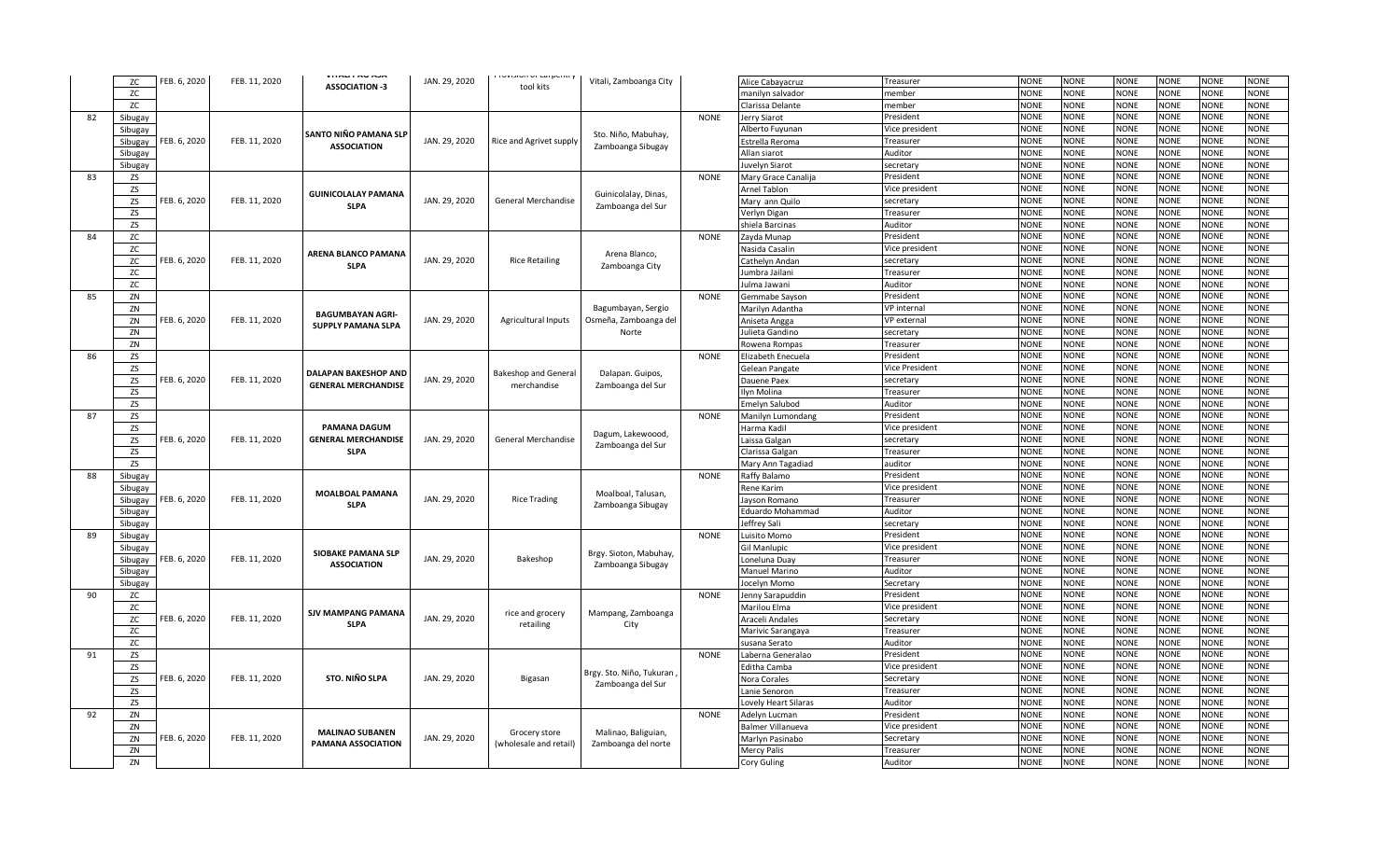| 93  | Isabela   |              |               |                              |               |                         |                                                  | <b>NONE</b> | <b>Felix Diaz</b>              | President           | <b>NONE</b>                | <b>NONE</b>                | <b>NONE</b>                | <b>NONE</b>                | <b>NONE</b>                | <b>NONE</b>                |
|-----|-----------|--------------|---------------|------------------------------|---------------|-------------------------|--------------------------------------------------|-------------|--------------------------------|---------------------|----------------------------|----------------------------|----------------------------|----------------------------|----------------------------|----------------------------|
|     | Isabela   |              |               |                              |               |                         |                                                  |             | Krem Grace Boga                | lice president      | <b>NONE</b>                | <b>NONE</b>                | <b>NONE</b>                | <b>NONE</b>                | <b>NONE</b>                | <b>NONE</b>                |
|     | Isabela   | FEB. 6, 2020 | FEB. 11, 2020 | <b>SUN RISER'S PAMANA</b>    | JAN. 29, 2020 | Egg production          | Isabela, Basilan                                 |             | Junet dela China               | Secretary           | <b>NONE</b>                | <b>NONE</b>                | <b>NONE</b>                | <b>NONE</b>                | <b>NONE</b>                | <b>NONE</b>                |
|     | Isabela   |              |               | <b>SLPA</b>                  |               |                         |                                                  |             | Paul Andrew Penaflor           | Treasurer           | <b>NONE</b>                | <b>NONE</b>                | <b>NONE</b>                | <b>NONE</b>                | <b>NONE</b>                | <b>NONE</b>                |
|     | Isabela   |              |               |                              |               |                         |                                                  |             | Rafael Larracochea             | Auditor             | <b>NONE</b>                | <b>NONE</b>                | <b>NONE</b>                | <b>NONE</b>                | <b>NONE</b>                | <b>NONE</b>                |
| 94  | ZN        |              |               |                              |               |                         |                                                  | <b>NONE</b> | Jho-ann Limawas                | President           | <b>NONE</b>                | <b>NONE</b>                | <b>NONE</b>                | <b>NONE</b>                | <b>NONE</b>                | <b>NONE</b>                |
|     | ZN        |              |               |                              |               |                         |                                                  |             | Monahaya Mohammad              | Vice president      | <b>NONE</b>                | <b>NONE</b>                | <b>NONE</b>                | <b>NONE</b>                | <b>NONE</b>                | <b>NONE</b>                |
|     | ZN        | FEB. 6, 2020 | FEB. 11, 2020 | <b>BANG-IPS ASSOCIATION</b>  | JAN. 29, 2020 |                         | Provision of Long-tailed Labason, Zamboanga del  |             | Nelma Buenaflor                | Secretary           | <b>NONE</b>                | <b>NONE</b>                | <b>NONE</b>                | <b>NONE</b>                | <b>NONE</b>                | <b>NONE</b>                |
|     | ZN        |              |               | OF GIL SANCHEZ               |               | boat                    | Norte                                            |             | alicia Tingob                  | Treasurer           | <b>NONE</b>                | <b>NONE</b>                | <b>NONE</b>                | <b>NONE</b>                | <b>NONE</b>                | <b>VONE</b>                |
|     | ZN        |              |               |                              |               |                         |                                                  |             | esel Melarpis                  | Auditor             | <b>NONE</b>                | <b>NONE</b>                | <b>NONE</b>                | <b>NONE</b>                | <b>NONE</b>                | <b>NONE</b>                |
| 95  | ZN        |              |               |                              |               |                         |                                                  | <b>NONE</b> | Danny garayan                  | President           | <b>NONE</b>                | <b>NONE</b>                | <b>NONE</b>                | <b>NONE</b>                | <b>NONE</b>                | <b>NONE</b>                |
|     | ZN        |              |               | <b>BALAKAN BAKESHOP SLP</b>  |               |                         |                                                  |             | Sacarlas Garingo               | Vice president      | <b>NONE</b>                | <b>NONE</b>                | <b>NONE</b>                | <b>NONE</b>                | <b>NONE</b>                | <b>NONE</b>                |
|     | ZN        | FEB. 6, 2020 | FEB. 11, 2020 | <b>PAMANA II ASSOCIATION</b> | JAN. 29, 2020 | Bakeshop                | Balakan, Salug,                                  |             | Christine Villagonzalo         | Secretary           | <b>NONE</b>                | <b>NONE</b>                | <b>NONE</b>                | <b>NONE</b>                | <b>NONE</b>                | NONE                       |
|     | ZN        |              |               |                              |               |                         | Zamboanga del Norte                              |             | Julieta Buhale                 | Treasurer           | <b>NONE</b>                | <b>NONE</b>                | <b>NONE</b>                | <b>NONE</b>                | <b>NONE</b>                | <b>NONE</b>                |
|     | ZN        |              |               |                              |               |                         |                                                  |             | Oliver Ytang                   | Auditor             | <b>NONE</b>                | <b>NONE</b>                | <b>NONE</b>                | <b>NONE</b>                | <b>NONE</b>                | <b>NONE</b>                |
| 96  | Sibugay   |              |               |                              |               |                         |                                                  | <b>NONE</b> | Albasis Samma                  | President           | <b>NONE</b>                | <b>NONE</b>                | <b>NONE</b>                | <b>NONE</b>                | <b>NONE</b>                | NONE                       |
|     | Sibugay   |              |               |                              |               | Seaweeds (Agar-Agar)    |                                                  |             | Yazzer Sakaluran               |                     | <b>NONE</b>                | <b>NONE</b>                | <b>NONE</b>                | <b>NONE</b>                | <b>NONE</b>                | <b>NONE</b>                |
|     | Sibugay   | FEB. 6, 2020 | FEB. 11, 2020 | <b>LOOC-SAPI PAMANA SLPA</b> | JAN. 29, 2020 | Trading                 | Looc-sapi, Olutanga,<br>Zamboanga Sibugay        |             | Dayana Alih                    | Treasurer           | <b>NONE</b>                | <b>NONE</b>                | <b>NONE</b>                | <b>NONE</b>                | <b>NONE</b>                | <b>VONE</b>                |
|     | Sibugay   |              |               |                              |               |                         |                                                  |             | emar Tanjing                   | Auditor             | <b>NONE</b>                | <b>NONE</b>                | <b>NONE</b>                | <b>NONE</b>                | <b>NONE</b>                | <b>NONE</b>                |
|     | Sibugay   |              |               |                              |               |                         |                                                  |             | Marvia Aguil                   | Secretary           | <b>NONE</b>                | <b>NONE</b>                | <b>NONE</b>                | <b>NONE</b>                | <b>NONE</b>                | <b>NONE</b>                |
| 97  | ZC        |              |               |                              |               |                         |                                                  | <b>NONE</b> | Nur-iya Teten                  | President           | <b>NONE</b>                | <b>NONE</b>                | <b>NONE</b>                | <b>NONE</b>                | <b>NONE</b>                | <b>NONE</b>                |
|     |           |              |               | <b>SACOL ISLAND MCCT</b>     |               | Provision of Agri-      | Sacol Island, Zamboanga                          |             | Lucia Mansul                   | Vice president      | <b>NONE</b>                | <b>NONE</b>                | <b>NONE</b>                | <b>NONE</b>                | <b>NONE</b>                | <b>NONE</b>                |
|     |           | FEB. 6, 2020 | FEB. 11, 2020 | <b>FARMERS ASSOCIATION</b>   | JAN. 29, 2020 | Farming supplies        | City                                             |             | luma Alumpuni                  | secretary           | <b>NONE</b>                | <b>NONE</b>                | <b>NONE</b>                | <b>NONE</b>                | NONE                       | <b>NONE</b>                |
|     |           |              |               |                              |               |                         |                                                  |             | Naira Imari                    | Treasurer           | <b>NONE</b>                | <b>NONE</b>                | <b>NONE</b>                | <b>NONE</b>                | <b>NONE</b>                | <b>NONE</b>                |
|     |           |              |               |                              |               |                         |                                                  |             | Dereng Adjahun                 | member              | <b>NONE</b>                | <b>NONE</b>                | <b>NONE</b>                | <b>NONE</b>                | <b>NONE</b>                | <b>NONE</b>                |
| 98  | ZS        |              |               |                              |               |                         |                                                  | <b>NONE</b> | Ramzie dumato                  | President           | <b>NONE</b>                | <b>NONE</b>                | <b>NONE</b>                | <b>NONE</b>                | <b>NONE</b>                | <b>NONE</b>                |
|     | ZS        |              |               |                              |               |                         | Nian, Dinas, Zamboanga                           |             | Alham Nian                     | Vice president      | <b>NONE</b>                | <b>NONE</b>                | <b>NONE</b>                | <b>NONE</b>                | <b>NONE</b>                | <b>NONE</b>                |
|     | ZS        | FEB. 6, 2020 | FEB. 11, 2020 | <b>NIAN PAMANA SLPA</b>      | JAN. 29, 2020 | General Merchandise     | del Sur                                          |             | <b>Nedzar Uting</b>            | Secretary           | <b>NONE</b>                | <b>NONE</b>                | <b>NONE</b>                | <b>NONE</b>                | <b>NONE</b>                | <b>NONE</b>                |
|     | ZS        |              |               |                              |               |                         |                                                  |             | Noraina Tamsi                  | Treasurer           | <b>NONE</b>                | <b>NONE</b>                | <b>NONE</b>                | <b>NONE</b>                | <b>NONE</b>                | <b>NONE</b>                |
|     | <b>ZS</b> |              |               |                              |               |                         |                                                  |             | Ruela Reconalla                | Auditor             | <b>NONE</b>                | <b>NONE</b>                | <b>NONE</b>                | <b>NONE</b>                | <b>NONE</b>                | <b>NONE</b>                |
| 99  | ZN        |              |               |                              |               |                         |                                                  | <b>NONE</b> | Elve Codilla                   | President           | <b>NONE</b>                | <b>NONE</b>                | <b>NONE</b>                | <b>NONE</b>                | <b>NONE</b>                | <b>NONE</b>                |
|     | ZN        |              |               | <b>DANIEL MAING KALAWIT</b>  |               | Rice, Corn & Grocery    | Daniel Maing, Kalawit,                           |             | Leonida Balangitao             | Vice president      | <b>NONE</b>                | <b>NONE</b>                | <b>NONE</b>                | <b>NONE</b>                | <b>NONE</b>                | <b>NONE</b>                |
|     | ZN        | FEB. 6, 2020 | FEB. 11, 2020 | <b>PAMANA SLPA</b>           | JAN. 29, 2020 | Retailing               | Zamboanga del Norte                              |             | Daisy Joy Otordos              | Secretary           | <b>NONE</b>                | <b>NONE</b>                | <b>NONE</b>                | <b>NONE</b>                | <b>NONE</b>                | <b>NONE</b>                |
|     | ZN        |              |               |                              |               |                         |                                                  |             | Karen Joy Abad                 | Treasurer           | <b>NONE</b>                | <b>NONE</b>                | <b>NONE</b>                | <b>NONE</b>                | <b>NONE</b>                | <b>VONE</b>                |
|     | ZN        |              |               |                              |               |                         |                                                  |             | Mary Jane Ambrona              | Auditor             | <b>NONE</b>                | <b>NONE</b>                | <b>NONE</b>                | <b>NONE</b>                | <b>NONE</b>                | <b>NONE</b>                |
| 100 | ZC        |              |               |                              |               |                         |                                                  | <b>NONE</b> | Suraida Alih                   | President           | <b>NONE</b>                | <b>NONE</b>                | <b>NONE</b>                | <b>NONE</b>                | <b>NONE</b>                | <b>NONE</b>                |
|     | ZC        |              |               | ASOSASYONG                   |               | Provision of Livelihood | Sta. Catalina, Zamboanga                         |             | Royali Abdulla                 | Vice president      | <b>NONE</b>                | <b>NONE</b>                | <b>NONE</b>                | <b>NONE</b>                | <b>NONE</b>                | <b>NONE</b>                |
|     | ZC        | FEB. 6, 2020 | FEB. 11, 2020 | <b>PANGKABUHAYAN</b>         | JAN. 29, 2020 | kit (Motorboat engine)  | City                                             |             | Jumura Sarajun                 | Treasurer           | <b>NONE</b>                | <b>NONE</b>                | <b>NONE</b>                | <b>NONE</b>                | <b>NONE</b>                | <b>NONE</b>                |
|     | ZC        |              |               |                              |               |                         |                                                  |             | Salma Isnani                   | member              | <b>NONE</b>                | <b>NONE</b>                | <b>NONE</b>                | <b>NONE</b>                | <b>NONE</b>                | <b>NONE</b>                |
|     | ZC        |              |               |                              |               |                         |                                                  |             | Salma Jaih                     | member              | <b>NONE</b><br><b>NONE</b> | <b>NONE</b>                | <b>NONE</b>                | <b>NONE</b><br><b>NONE</b> | <b>NONE</b>                | <b>NONE</b><br><b>VONE</b> |
| 101 | ZC<br>ZC  |              |               |                              |               | Provision of cooking    |                                                  | <b>NONE</b> | Faija Allamin Pacundo          | President           | <b>NONE</b>                | <b>NONE</b><br><b>NONE</b> | <b>NONE</b><br><b>NONE</b> | <b>NONE</b>                | <b>NONE</b><br><b>NONE</b> | <b>NONE</b>                |
|     | <b>ZC</b> | FEB. 6, 2020 | FEB. 11, 2020 | <b>CARENDERIA MOTHERS</b>    | JAN. 29, 2020 | materials to carenderia | Talabaan, Zamboanga                              |             | julma Jain Sarahan             | Treasurer           | <b>NONE</b>                | <b>NONE</b>                | <b>NONE</b>                | <b>NONE</b>                | <b>NONE</b>                | <b>NONE</b>                |
|     | ZC        |              |               | <b>ASSOCIATION</b>           |               | mothers                 | City                                             |             | Ramona mayang<br>Hakim Sarikin | secretary<br>member | <b>NONE</b>                | <b>NONE</b>                | <b>NONE</b>                | <b>NONE</b>                | <b>NONE</b>                | <b>VONE</b>                |
|     | ZC        |              |               |                              |               |                         |                                                  |             |                                | member              | <b>NONE</b>                | <b>NONE</b>                | <b>NONE</b>                | <b>NONE</b>                | <b>NONE</b>                | <b>NONE</b>                |
| 102 | ZC        |              |               |                              |               |                         |                                                  | <b>NONE</b> | Lea Bagaluyos<br>Alfredo Corbo | President           | <b>NONE</b>                | <b>NONE</b>                | <b>NONE</b>                | <b>NONE</b>                | <b>NONE</b>                | <b>NONE</b>                |
|     | ZC        |              |               | LICOMO MCCT IP               |               |                         |                                                  |             | Criselum Sedrp,                | secretary           | <b>NONE</b>                | <b>NONE</b>                | <b>NONE</b>                | <b>NONE</b>                | <b>NONE</b>                | <b>NONE</b>                |
|     | ZC        | FEB. 6, 2020 | FEB. 11, 2020 | <b>FISHERFOLKS</b>           | JAN. 29, 2020 | Provision of motorboat  | Licomo, Zamboanga City                           |             | Ioane Pollesco                 | Treasurer           | <b>NONE</b>                | <b>NONE</b>                | <b>NONE</b>                | <b>NONE</b>                | <b>NONE</b>                | <b>NONE</b>                |
|     | ZC        |              |               | <b>ASSOCIATION</b>           |               | engine                  |                                                  |             | Mardelyn Ampalo                | member              | <b>NONE</b>                | <b>NONE</b>                | <b>NONE</b>                | <b>NONE</b>                | <b>NONE</b>                | <b>NONE</b>                |
|     | ZC        |              |               |                              |               |                         |                                                  |             | Cristina Bagalanon             | nember              | <b>NONE</b>                | <b>NONE</b>                | <b>NONE</b>                | <b>NONE</b>                | <b>NONE</b>                | <b>NONE</b>                |
| 103 | ZC        |              |               |                              |               |                         |                                                  | <b>NONE</b> | Noralyn Sandi                  | President           | <b>NONE</b>                | <b>NONE</b>                | <b>NONE</b>                | <b>NONE</b>                | <b>NONE</b>                | <b>NONE</b>                |
|     | ZC        |              |               |                              |               |                         |                                                  |             | arhana Jai                     | Vice president      | <b>NONE</b>                | <b>NONE</b>                | <b>NONE</b>                | <b>NONE</b>                | <b>NONE</b>                | <b>NONE</b>                |
|     | ZC        | FEB. 6, 2020 | FEB. 11, 2020 | <b>TUMPUKAN</b>              | JAN. 29, 2020 | Provision of Livelihood | Sta. Catalina, Zamboanga                         |             | Helem Ellam                    | secretary           | <b>NONE</b>                | <b>NONE</b>                | <b>NONE</b>                | <b>NONE</b>                | <b>NONE</b>                | <b>NONE</b>                |
|     | ZC        |              |               | PAMANGANAN                   |               | kit for carenderia      | City                                             |             | Alfreza Baclayan               | Treasurer           | <b>NONE</b>                | <b>NONE</b>                | <b>NONE</b>                | <b>NONE</b>                | <b>NONE</b>                | <b>NONE</b>                |
|     | ZC        |              |               |                              |               |                         |                                                  |             | Nurhaina Balamo                | Auditor             | <b>NONE</b>                | <b>NONE</b>                | <b>NONE</b>                | <b>NONE</b>                | <b>NONE</b>                | <b>NONE</b>                |
| 104 | ZC        |              |               |                              |               |                         |                                                  | <b>NONE</b> | Joselyn Mohammad               | President           | <b>NONE</b>                | <b>NONE</b>                | <b>NONE</b>                | <b>NONE</b>                | <b>NONE</b>                | <b>NONE</b>                |
|     | ZC        |              |               | <b>TUMPUKAN</b>              |               |                         |                                                  |             | Rahma Madjales                 | Vice President      | <b>NONE</b>                | <b>NONE</b>                | <b>NONE</b>                | <b>NONE</b>                | <b>NONE</b>                | <b>NONE</b>                |
|     | ZC        | FEB. 6, 2020 | FEB. 11, 2020 | PAMANGANAN MA                | JAN. 29, 2020 |                         | Provision of Livelihood Sta. Catalina, Zamboanga |             | <b>Analie Broas</b>            | secretary           | <b>NONE</b>                | <b>NONE</b>                | <b>NONE</b>                | <b>NONE</b>                | <b>NONE</b>                | <b>NONE</b>                |
|     |           |              |               |                              |               | kit for carinderia      | <b>City</b>                                      |             |                                |                     |                            |                            |                            |                            |                            |                            |